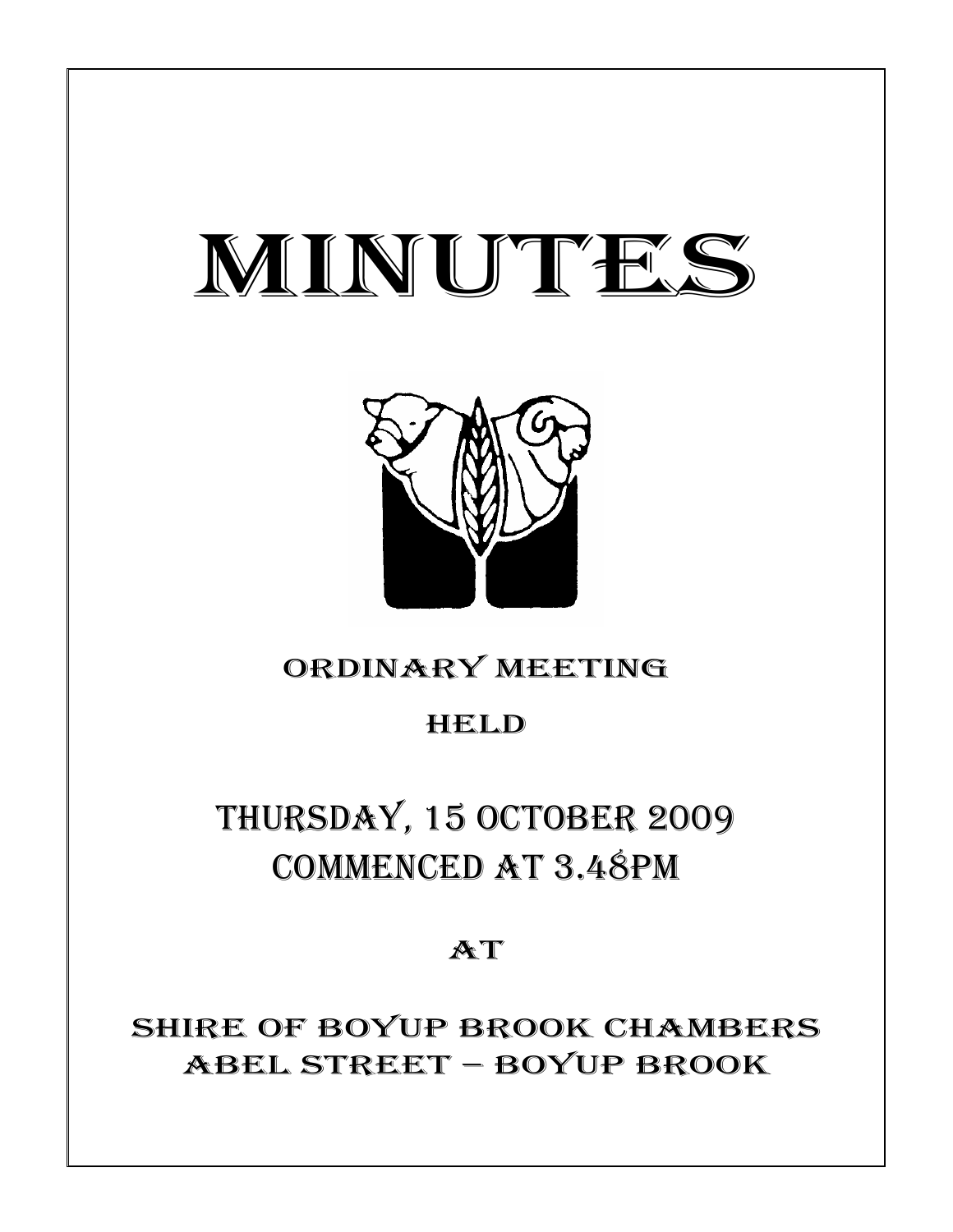# **TABLE OF CONTENTS**

| $\mathbf 1$    | 1.1<br>1.2                                       | RECORD OF ATTENDANCE/APOLOGIES/LEAVE OF ABSENCE PREVIOUSLY APPROVED  3      |  |
|----------------|--------------------------------------------------|-----------------------------------------------------------------------------|--|
| $\overline{2}$ | 2.1<br>2.2                                       |                                                                             |  |
| 3              |                                                  |                                                                             |  |
| 4              |                                                  |                                                                             |  |
| 5              |                                                  |                                                                             |  |
| 6              |                                                  |                                                                             |  |
| $\overline{7}$ |                                                  |                                                                             |  |
|                | 7.1<br>7.1.1                                     |                                                                             |  |
|                | 7.2<br>7.2.1<br>7.2.2<br>7.2.3<br>7.3.1<br>7.3.2 |                                                                             |  |
| 8              | 8.1.1                                            |                                                                             |  |
|                | 8.1.2<br>8.1.3                                   |                                                                             |  |
| 9              |                                                  |                                                                             |  |
|                | 9.1.1<br>9.1.2                                   |                                                                             |  |
| $10 -$         | 10.1                                             | URGENT BUSINESS – BY APPROVAL OF THE PRESIDENT OR A MAJORITY OF COUNCILLORS |  |
| 11             |                                                  |                                                                             |  |
| 12             |                                                  |                                                                             |  |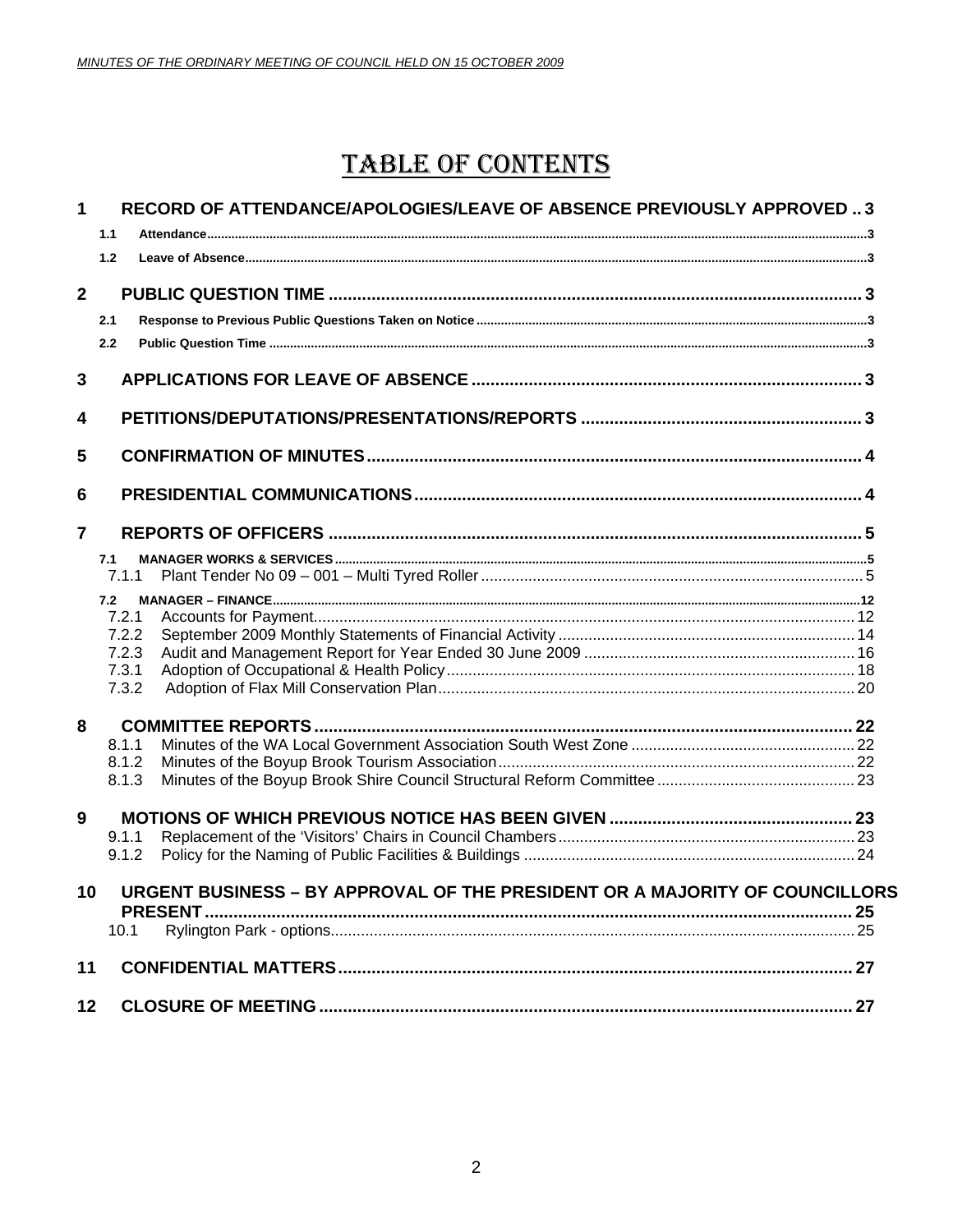#### <span id="page-2-0"></span>**1 RECORD OF ATTENDANCE/APOLOGIES/LEAVE OF ABSENCE PREVIOUSLY APPROVED**

#### **1.1 Attendance**

Cr R Downing – Shire President Cr Marshall Cr S Broadhurst Cr T Ginnane Cr B O'Hare Cr A Piper

- STAFF: Mr Alan Lamb (Chief Executive Officer) Mr Keith Jones (Manager of Finance) Mr John Eddy (Manager of Works and Services) Mrs Maria Lane (Executive Assistant)
- PUBLIC: Mr Tom Oversby

#### **Apologies**

Cr M Giles Cr K Lamshed

#### **1.2 Leave of Absence**

Nil

### **2 PUBLIC QUESTION TIME**

Nil

#### **2.1 Response to Previous Public Questions Taken on Notice**

Nil

**2.2 Public Question Time**

## **3 APPLICATIONS FOR LEAVE OF ABSENCE**

#### **4 PETITIONS/DEPUTATIONS/PRESENTATIONS/REPORTS**

Cr S Broadhurst attended the Warren Blackwood Strategic Alliance which was held on  $6<sup>th</sup>$  October 2009 and reported that the following office bearers were elected:-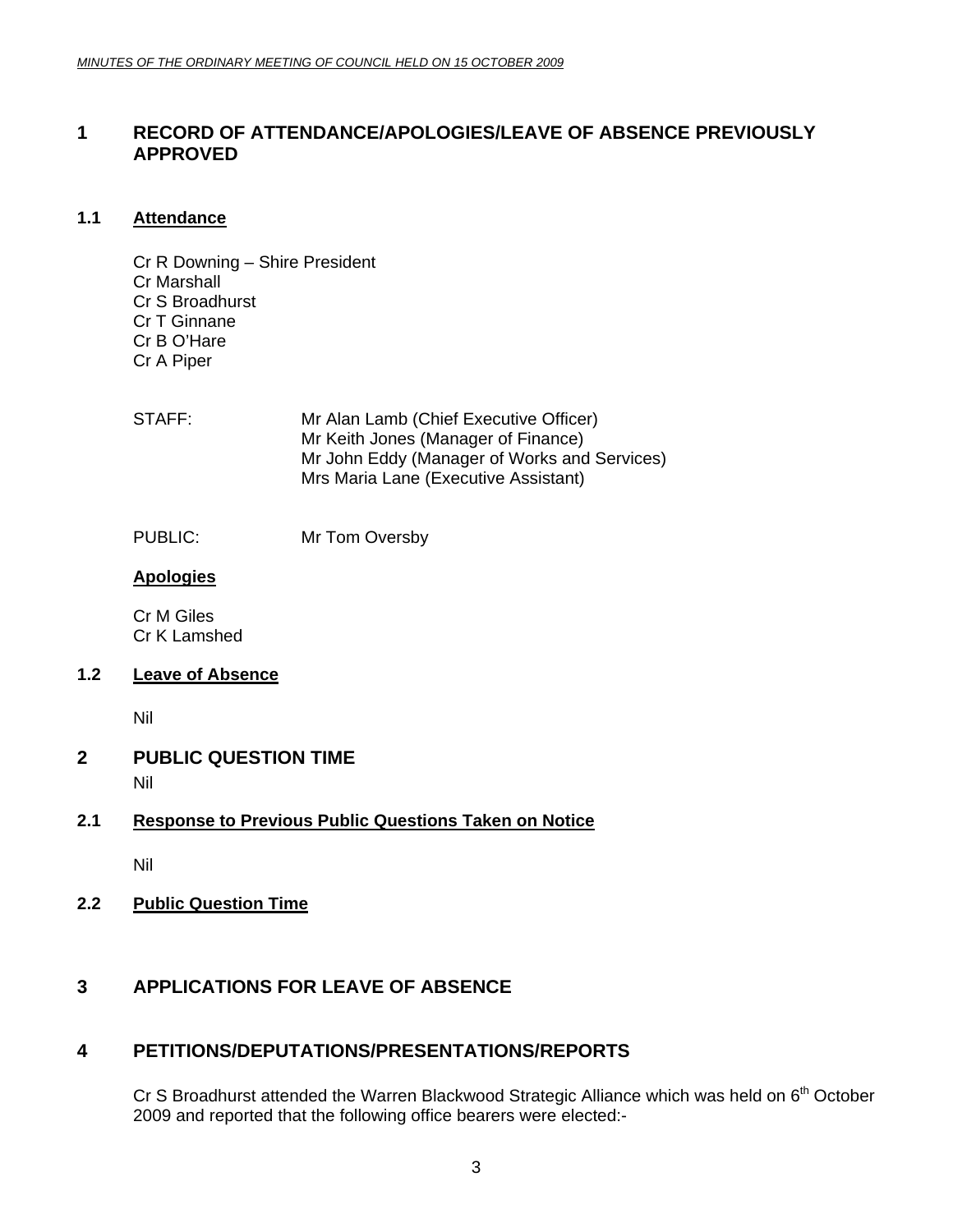<span id="page-3-0"></span>Wade Decanyso – Chairman Tony Goode – Chief Executive Officer Louise Kingston – Treasurer

Boyup Brook Representatives:- Shire President – Roger Downing – Municipal member Shirley Broadhurst – Community member

To be confirmed at a meeting of the new Council after elections.

Blackwood River Valley Marketing Association Blackwood River Valley Marketing Association has distributed \$10,000 in 12 months and 20,000 were distributed via RAC magazine.

Requests for copies are regular and many compliments are received on its value and acceptability.

Boyup Brook Tourism Association The association is currently working on a bumper sticker.

## **5 CONFIRMATION OF MINUTES**

#### **5.1 Ordinary Meeting of Council Thursday 20 August 2009.**

#### **OFFICER RECOMMENDATION – ITEM 5.1**

**That the minutes of the Ordinary Meeting of Council held on Thursday 17 September 2009, be confirmed as an accurate record.** 

#### **COUNCIL DECISION – ITEM 5.1**

#### **MOVED: Cr Piper SECONDED: Cr Broadhurst**

**That the minutes of the Ordinary Meeting of Council held on Thursday 17 September 2009, be confirmed as an accurate record, subject to the following corrections:-** 

**Page 3 – Item 1.1 – delete the name "Cr Muncey" from apologies** 

**Page 3 – Item 1.1 – Mr Eric Biddle left at 5.43pm -delete the time "5.11pm" and replace with "5.43pm.** 

**Page 9 – Item 7.3.5 – Request for vote to be recorded – delete "Cr Giles" and replace with Cr Ginnane.** 

#### **CARRIED 6/0 Res 207/09**

### **6 PRESIDENTIAL COMMUNICATIONS**

We are close to the date of another milestone for the Boyup Brook Shire Council. At 6 pm on Saturday night five of our current Councillors reach the end of the term for which they were elected. Councillors Broadhurst, Muncey and Piper have decided not to seek re-election and so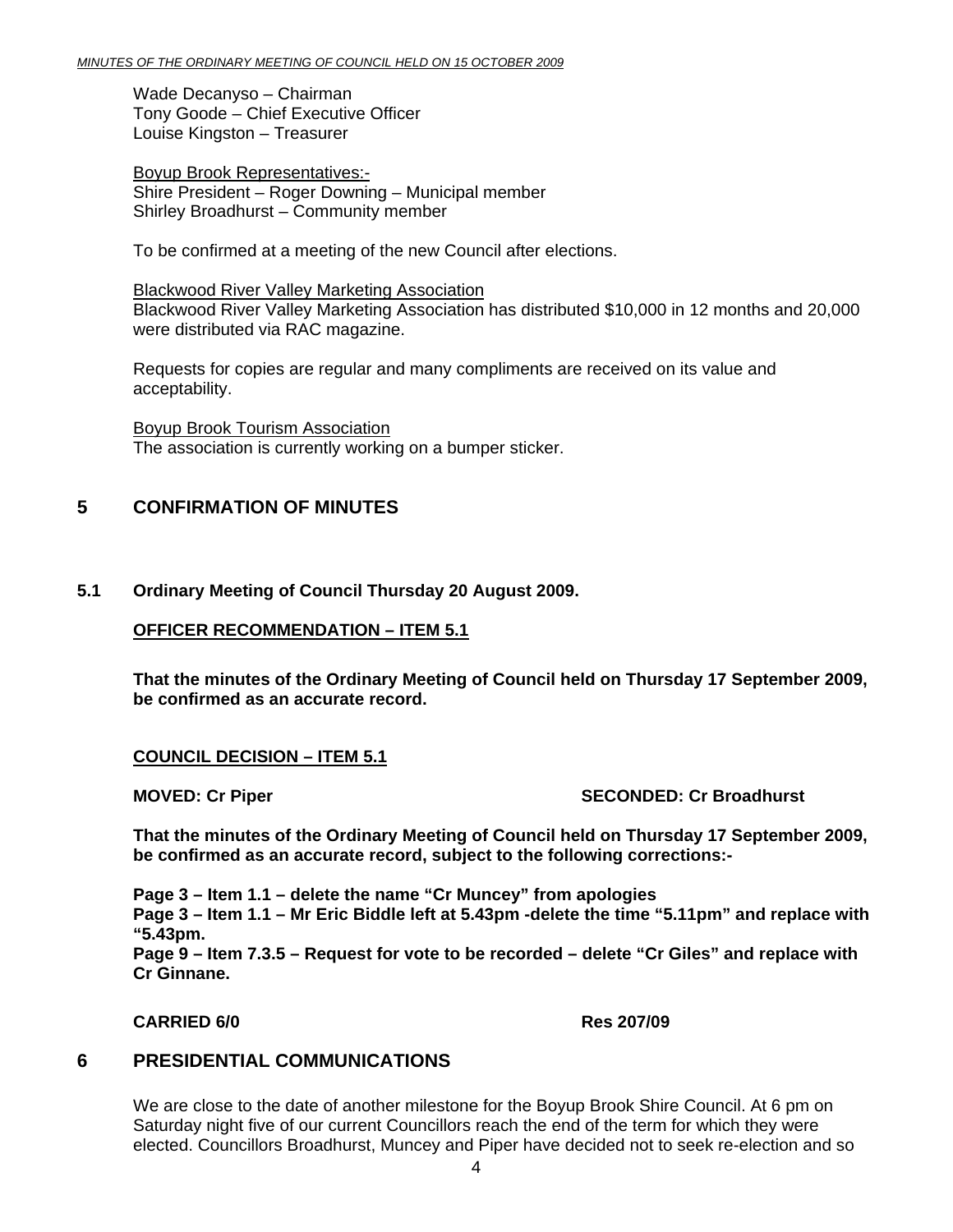#### <span id="page-4-0"></span>*MINUTES OF THE ORDINARY MEETING OF COUNCIL HELD ON 15 OCTOBER 2009*

this is their last scheduled Council Meeting. I would like to thank them for the time and effort they have put into our community during their various length terms as Councillor. We will all watch with interest to see which area of the community will benefit from your contributions in the future.

Councillor Giles has decided to continue representing the residents of the Scotts Brook Ward, and because his was the only nomination has been re-elected unopposed for a four year term. I'm sure that Cr. Giles will build on the knowledge base he has obtained in the last two years, and Council will continue to benefit from his acute mind and forthright debating.

Councillor Ginnane has again deferred his retirement and nominated for a position representing the residents of Boyup Brook Ward. Because there are three nominations for two vacancies, Cr. Ginnane will once again need the endorsement of the residents to continue as Councillor. Should he be elected, his experience and clear thinking will be of value to all Councillors.

I would like to extend my best wishes to all the candidates in the coming election, and thank them for nominating so that an election occurs. These elections are the very core of democracy, where the residents can vote for the candidate of their choice without fear or favour.

The counting of votes on Saturday is open to the public, and I would like to invite Councillors, candidates and their families to attend, and then spend a little time after the Declaration of the Poll for some light refreshments and a post mortem.

You will be aware from your Schedule of Meetings that a Special Council Meeting has been called for Thursday next, for the newly elected Councillors to make their declarations, elect President and Deputy President, form Committees and appoint Councillors to represent Council on various organizations. As usual Council Meetings are open to the public, so relatives and friends of Councillors will be most welcome.

Since last Council Meeting –

- 7 Oct Attended Funeral of Mrs Hilda Groves
- 9 Oct Attended Funeral of Mrs Blanche Letchford
- 13 Oct **Attended a meeting of the Rylington Park Management Committee.**

#### **7 REPORTS OF OFFICERS**

#### **7.1 MANAGER WORKS & SERVICES**

#### **7.1.1 Plant Tender No 09 – 001 – Multi Tyred Roller**

| <b>Location:</b>               | Shire of Boyup Brook                    |
|--------------------------------|-----------------------------------------|
| <b>Applicant:</b>              | Shire of Boyup Brook                    |
| <b>File:</b>                   | EQ/57/001                               |
| <b>Disclosure of Interest:</b> | Nil                                     |
| Date:                          | 7 October 2009                          |
| Author:                        | John Eddy - Manager of Works & Services |
| <b>Authorizing Officer:</b>    | Alan Lamb - Chief Executive Officer     |
| <b>Attachments:</b>            | Nil                                     |
|                                |                                         |

*\_\_\_\_\_\_\_\_\_\_\_\_\_\_\_\_\_\_\_\_\_\_\_\_\_\_\_\_\_\_\_\_\_\_\_\_\_\_\_\_\_\_\_\_\_\_\_\_\_\_\_\_\_\_\_\_\_\_\_\_\_\_\_\_\_\_\_\_\_\_*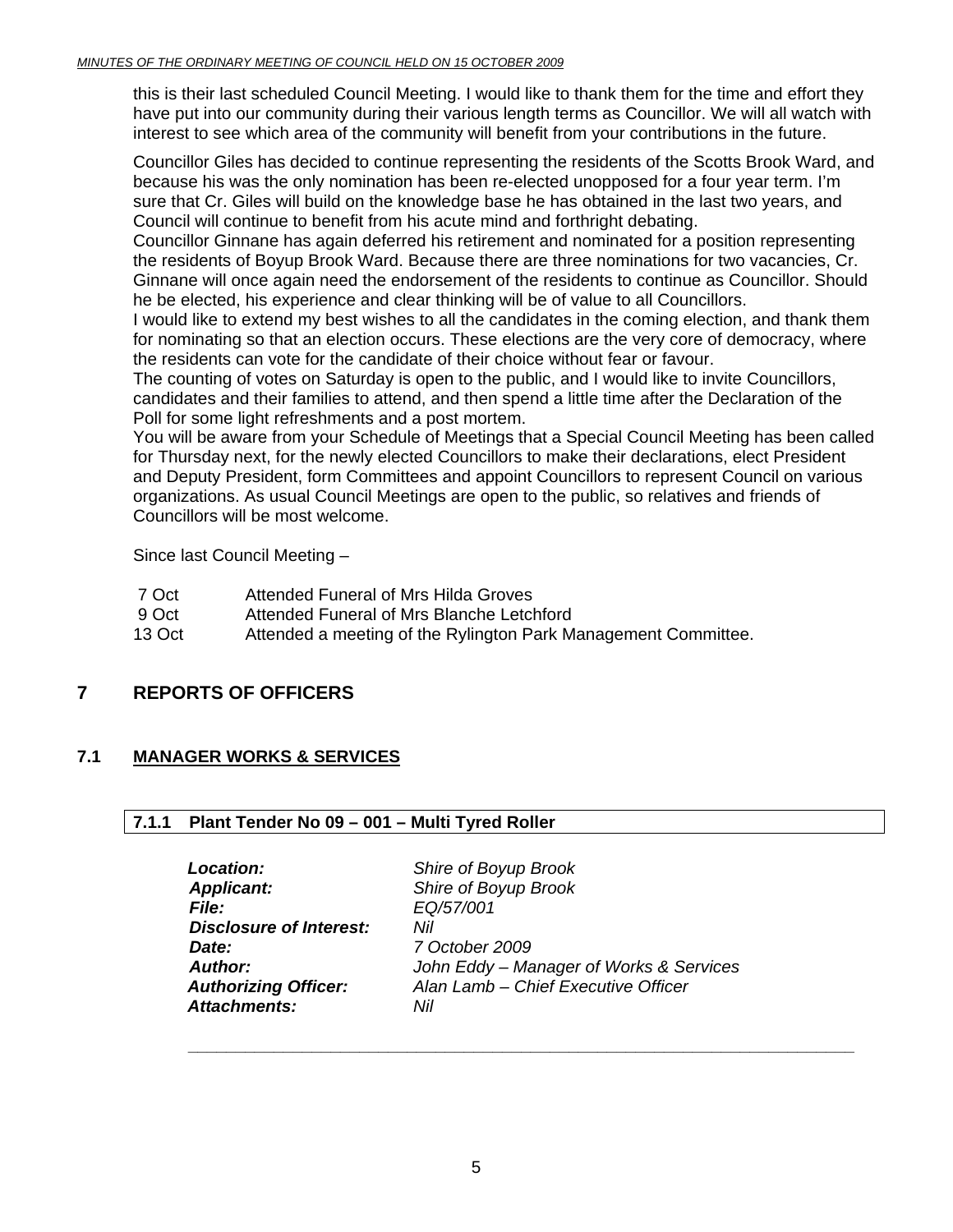#### **SUMMARY**

The 2009/2010 Plant Replacement Program allows for the replacement of a Multi Tyred Roller. This report recommends that the Council approve the tender submitted by **BT Equipment** for the supply and delivery of a **Bomag – BW25RH** Multi Tyred Roller.

#### **BACKGROUND**

Tender No 09 – 001 for the supply and delivery of a Multi Tyred Roller was advertised in the "West Australian" newspaper on Saturday 5 September 2009.

Tenders closed at 4.00pm on Thursday 24 September 2009 with the following tenders received:-

- BT Equipment
- C.J.D Equipment
- Conplant
- Dynapac
- ERS Equipment
- Tractor Supply **NON CONFORMING TENDER** (Tendered a used 1998 Multi Tyred Roller)

**NOTE** – Conplant have included a price for a **Ammann – AP240T3** in their tender submission which is gear driven not Hydrostatic drive and therefore considerably lower in price.

The specification asked for a Hydrostatic drive machine and the Ammann – AP240T3 has been assessed as an alternative option only.

Tender 09 – 001 was called to supply and deliver a new Multi Tyred Roller and trade the Shire's 1994 Multipac VP200 Multi Tyred Roller - BU-1114.

**TENDER NO 09 – 001 – Multi Tyred Roller** (All prices include GST).

The highlighted tender is the recommended purchase.

| Company                            | Roller                                             | Power<br><b>KW</b> | Warranty<br><b>YRS/HRS</b> | Price        | Trade-In | Change Over  | <b>Excl GST</b> |
|------------------------------------|----------------------------------------------------|--------------------|----------------------------|--------------|----------|--------------|-----------------|
| <b>BT</b><br>Equipment             | <b>Bomag</b><br>$\overline{\phantom{0}}$<br>BW25RH | <b>75KW</b>        | 12/1000                    | \$184,800    | \$22,000 | \$162,800    | \$148,000       |
| C.J.D<br>Equipment                 | Volvo<br>$\overline{\phantom{0}}$<br><b>PT240R</b> | <b>74KW</b>        | 12/2500                    | \$203,500    | \$5,500  | \$198,000    | \$180,000       |
| Conplant                           | Ammann<br>$\overline{\phantom{0}}$<br>AP240H       | 74KW               | 24/2000                    | \$169,895    | \$12,100 | \$157,795    | \$143,450       |
|                                    |                                                    |                    |                            | \$           | No-Trade | \$164,395    | \$149,450       |
| Conplant                           | Ammann-<br>AP240T3                                 | <b>74KW</b>        | 24/2000                    | \$159,280    | \$12,100 | \$147,180    | \$133,800       |
|                                    |                                                    |                    |                            |              | No-Trade | \$153,780    | \$139,800       |
| <b>DYNAPAC</b>                     | DYNAPAC-<br>CP224                                  | <b>74KW</b>        | 36/4500                    | \$180,306.50 | \$14,300 | \$166,006.50 | \$150,915       |
| <b>ERS</b><br><b>EQUIPME</b><br>NT | <b>MULTIPAC-</b><br><b>YL25C</b>                   | <b>82KW</b>        | 24/3000                    | \$161,920    | \$8,800  | \$153,920    | \$139,927.27    |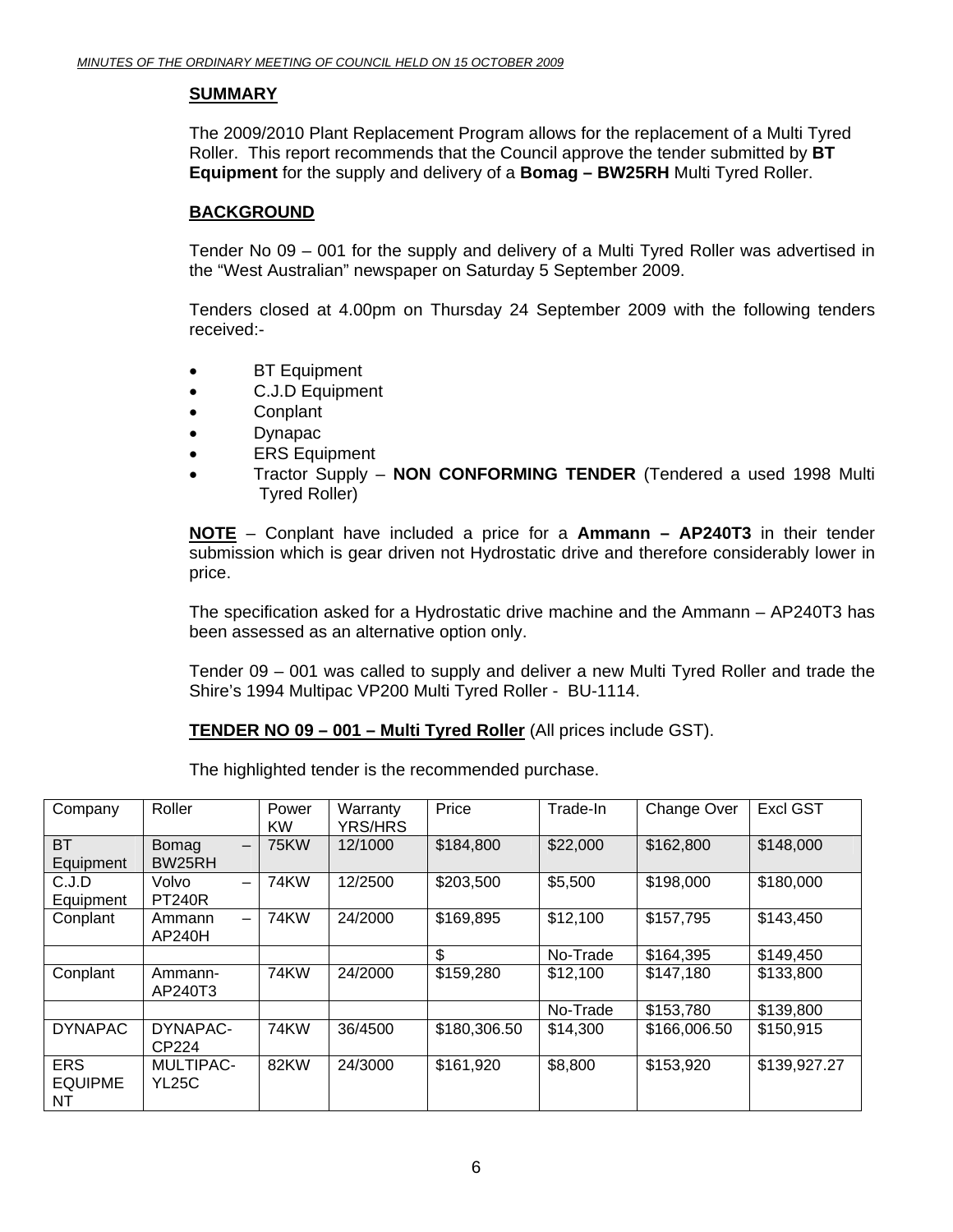#### **COMMENT**

The machines offered by the tenderers were assessed by the Shire Mechanic and plant operators in accordance with the following Evaluation Assessment criteria:-

| <b>Factor</b>                    | Weighting      | <b>Priority</b> | <b>Evaluation Criteria</b>                                                                                                                              |
|----------------------------------|----------------|-----------------|---------------------------------------------------------------------------------------------------------------------------------------------------------|
| <b>Tender Pricing</b>            | 3              | High            |                                                                                                                                                         |
| Product<br>Mandatory<br>Features | 3              | High            | Product feature essential<br>undertake<br>to<br><b>Specifications</b><br>required function.<br>Response and detail to<br>conformance.<br>specification. |
| Warranty                         | $\overline{2}$ | Medium          | Assessed on past performance. Warranty<br>period offered                                                                                                |
| Delivery                         | 2              | Medium          |                                                                                                                                                         |
| <b>Service Facilities</b>        | $\overline{2}$ | Medium          | Ease of vehicle servicing. Availability of<br>spare parts. Number of technical support<br>staff available.                                              |
| <b>Operator Ergonomics</b>       | 2              | Medium          | operation/controls.<br>Ease of<br>Operator<br>comfort.                                                                                                  |

This assessment matrix allows the tenders to be evaluated in an unbiased manner where the tenderer with the highest overall points may be considered to be the most advantageous tender. This is to be used as a guide only during the assessment and is not necessarily binding. The scoring system is based on the following:-

| <b>Tender Price</b>               | <b>Score</b>   |
|-----------------------------------|----------------|
| Within 10% of the lowest price    | 3              |
| $10 - 20\%$ of the lowest price   | $\overline{2}$ |
| Above 20% of the lowest price     | 1              |
|                                   |                |
| <b>Mandatory Product Features</b> | <b>Score</b>   |
| All requirements met              | 3              |
| Most requirements met             | $\overline{2}$ |
| Minimum requirements met          | 1              |
|                                   |                |
| <b>Warranty</b>                   | <b>Score</b>   |
| Excellent                         | 3              |
| Good                              | $\overline{2}$ |
| Moderate                          | 1              |
|                                   |                |
| <b>Delivery</b>                   | <b>Score</b>   |
| Within one month                  | 3              |
| One to two months                 | $\overline{2}$ |
| Not stated/                       | 1              |
|                                   |                |
| <b>Service Facilities</b>         | <b>Score</b>   |
| Excellent                         | 3              |
| Good                              | $\overline{2}$ |
| Moderate                          | 1              |
|                                   |                |
| <b>Operator Ergonomics</b>        | <b>Score</b>   |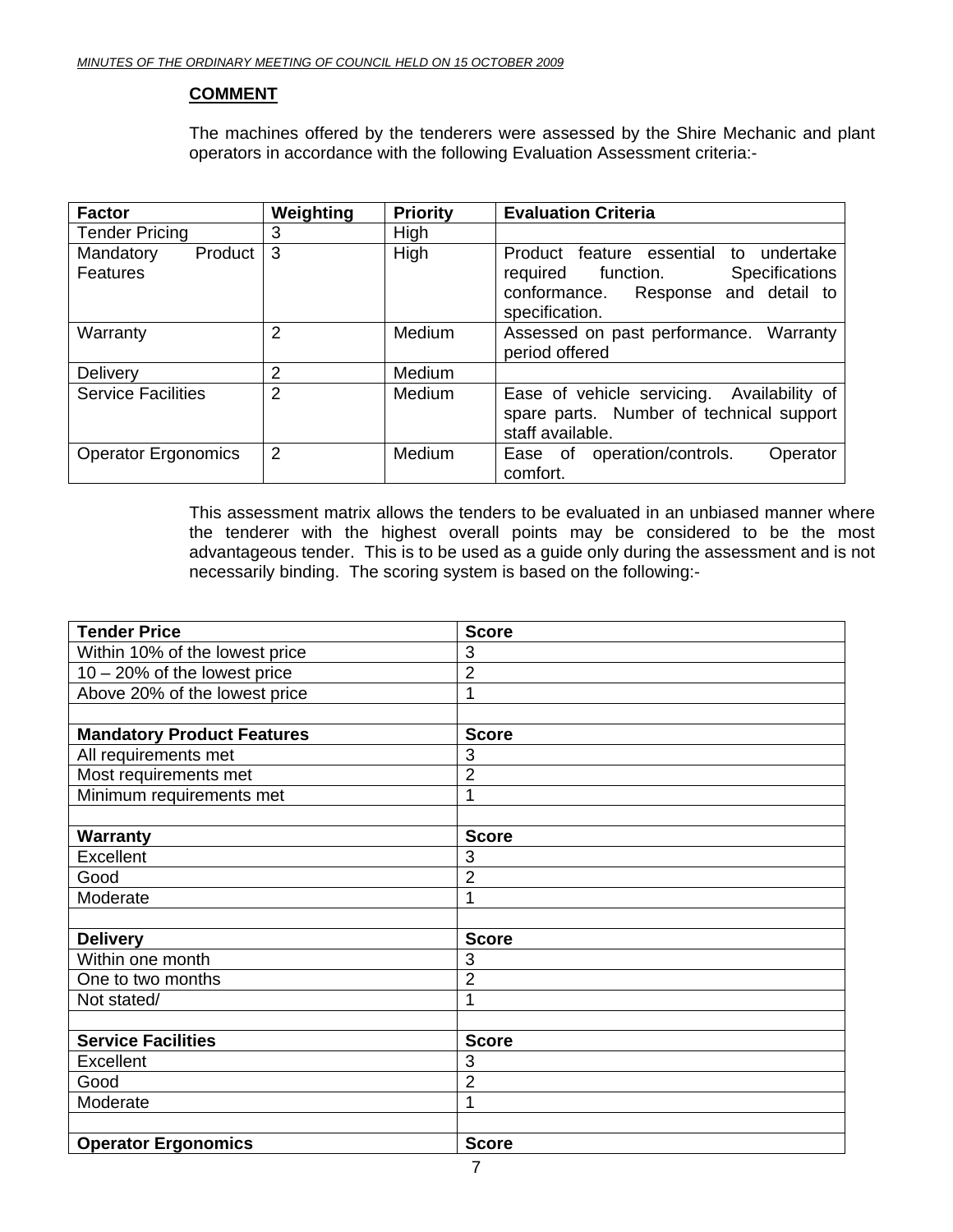| Excellent | ັ |
|-----------|---|
| Good      | - |
| Moderate  |   |

#### Tender 09 – 001. **BT Equipment – Bomag – BW25RH.**

| <b>Criteria</b>     | <b>Priority</b> | Weight         | <b>Score</b> | <b>Total</b> | <b>Comments</b>               |
|---------------------|-----------------|----------------|--------------|--------------|-------------------------------|
| <b>Tender Price</b> | High            | 3              | 3            | 9            | Within 10% of Lowest Price    |
| Mandatory           | High            | 3              | 3            | 9            | <b>Meets Specifications</b>   |
| product             |                 |                |              |              |                               |
| features            |                 |                |              |              |                               |
| Warranty            | <b>Medium</b>   | $\overline{2}$ |              | $\mathbf{2}$ | 12 months/1000 hrs            |
| Delivery            | Medium          | 2              | 3            | 6            | Within 4 weeks                |
| Service             | <b>Medium</b>   | 2              | 3            | 6            | <b>Bunbury Service Centre</b> |
| facilities          |                 |                |              |              |                               |
| Operator            | Medium          | $\overline{2}$ | 3            | 6            | Excellent ergonomics.         |
| Ergonomics          |                 |                |              |              |                               |
| <b>Total Score</b>  |                 |                |              | 38           |                               |

Tender 09 – 001. **CJD Equipment – Volvo PT240R.**

| <b>Criteria</b>     | <b>Priority</b> | Weight         | <b>Score</b> | <b>Total</b>    | <b>Comments</b>                  |
|---------------------|-----------------|----------------|--------------|-----------------|----------------------------------|
| <b>Tender Price</b> | High            | 3              |              | 3               | 29% above lowest price           |
| Mandatory           | High            | 3              | $\mathbf{2}$ | $6\phantom{1}6$ | <b>Meets most Specifications</b> |
| product             |                 |                |              |                 |                                  |
| features            |                 |                |              |                 |                                  |
| Warranty            | Medium          | 2              |              | $\overline{2}$  | 12 months / 2500 hours           |
| Delivery            | Medium          | $\overline{2}$ | $\mathbf{2}$ | 4               | $6 - 8$ weeks                    |
| Service             | <b>Medium</b>   | $\overline{2}$ | 3            | 6               | <b>Bunbury Service Centre</b>    |
| facilities          |                 |                |              |                 |                                  |
| Operator            | <b>Medium</b>   | 2              | $\mathbf{2}$ | 4               | Not assessed                     |
| Ergonomics          |                 |                |              |                 |                                  |
| <b>Total Score</b>  |                 |                |              | 25              |                                  |

Tender 09 – 001 **Conplant – Ammann AP240H.**

| <b>Criteria</b>     | <b>Priority</b> | Weight         | <b>Score</b> | <b>Total</b>     | <b>Comments</b>               |
|---------------------|-----------------|----------------|--------------|------------------|-------------------------------|
| <b>Tender Price</b> | High            | 3              | 3            | 9                | Within 10% of lowest price    |
| Mandatory           | High            | 3              | 3            | 9                | <b>Meets Specifications</b>   |
| product             |                 |                |              |                  |                               |
| features            |                 |                |              |                  |                               |
| Warranty            | Medium          | $\overline{2}$ | $\mathbf{2}$ | $\boldsymbol{4}$ | 24 months/ 2000 hours         |
| Delivery            | Medium          | $\overline{2}$ |              | $\mathbf{2}$     | 10 to 12 weeks                |
| Service             | <b>Medium</b>   | $\overline{2}$ | 3            | 6                | <b>Bunbury Service Centre</b> |
| facilities          |                 |                |              |                  |                               |
| Operator            | <b>Medium</b>   | $\overline{2}$ | 2            | 4                | Good ergonomics.              |
| Ergonomics          |                 |                |              |                  |                               |
| <b>Total Score</b>  |                 |                |              | 34               |                               |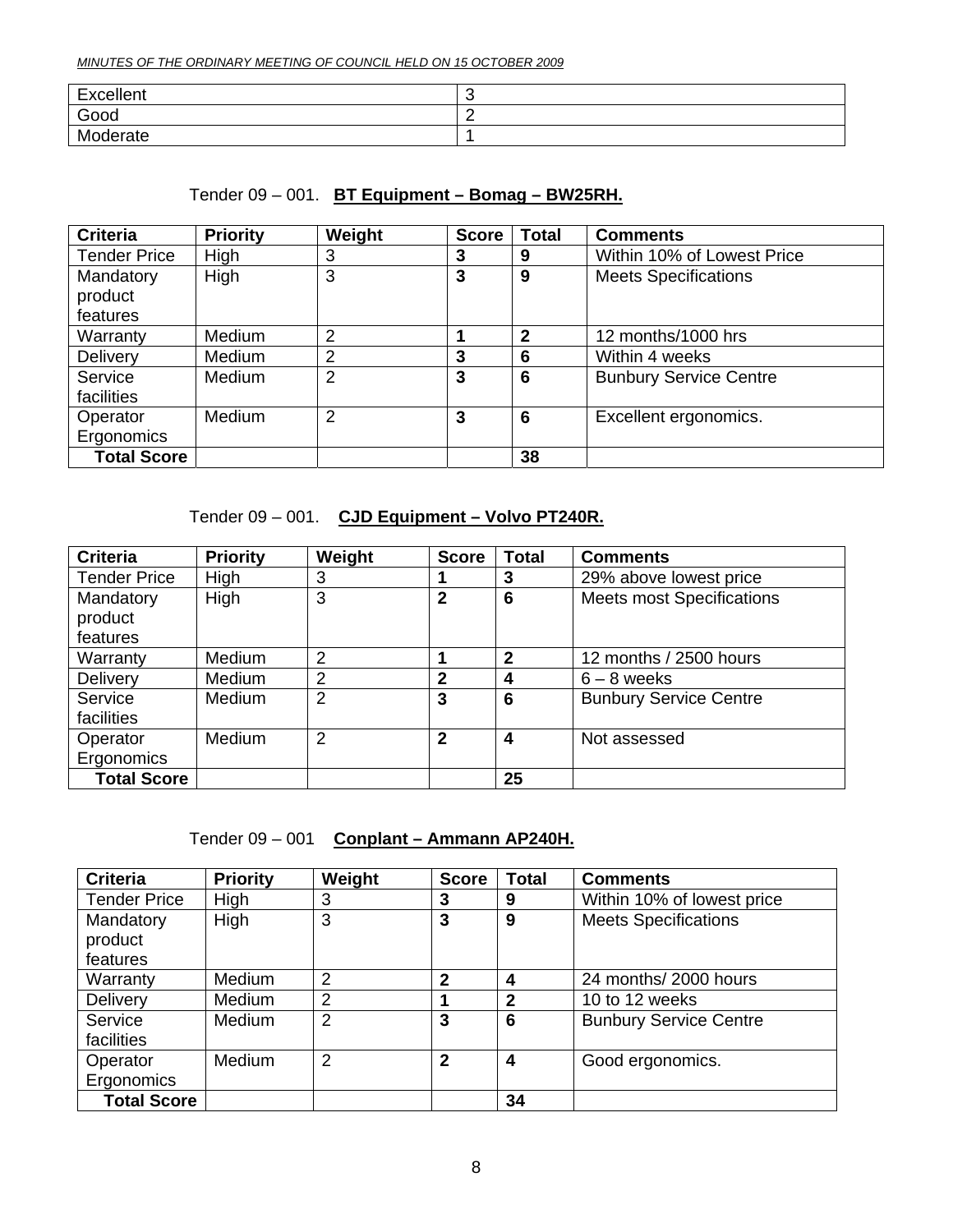| <b>Criteria</b>     | <b>Priority</b> | Weight         | <b>Score</b> | <b>Total</b>     | <b>Comments</b>                  |
|---------------------|-----------------|----------------|--------------|------------------|----------------------------------|
| <b>Tender Price</b> | High            | 3              | 3            | 9                | Lowest price                     |
| Mandatory           | High            | 3              |              | 3                | Powershift transmission - Hydro  |
| product             |                 |                |              |                  | - static transmission specified. |
| features            |                 |                |              |                  |                                  |
| Warranty            | Medium          | $\overline{2}$ | $\mathbf{2}$ | $\boldsymbol{4}$ | 24 months/ 2000 hours            |
| Delivery            | Medium          | 2              |              | 2                | 10 to 12 weeks                   |
| Service             | Medium          | $\overline{2}$ | 3            | 6                | <b>Bunbury Service Centre</b>    |
| facilities          |                 |                |              |                  |                                  |
| Operator            | Medium          | $\overline{2}$ | $\mathbf{2}$ | 4                | Not assessed                     |
| Ergonomics          |                 |                |              |                  |                                  |
| <b>Total Score</b>  |                 |                |              | 28               |                                  |

#### Tender 09 – 001 **Conplant – AP240T3**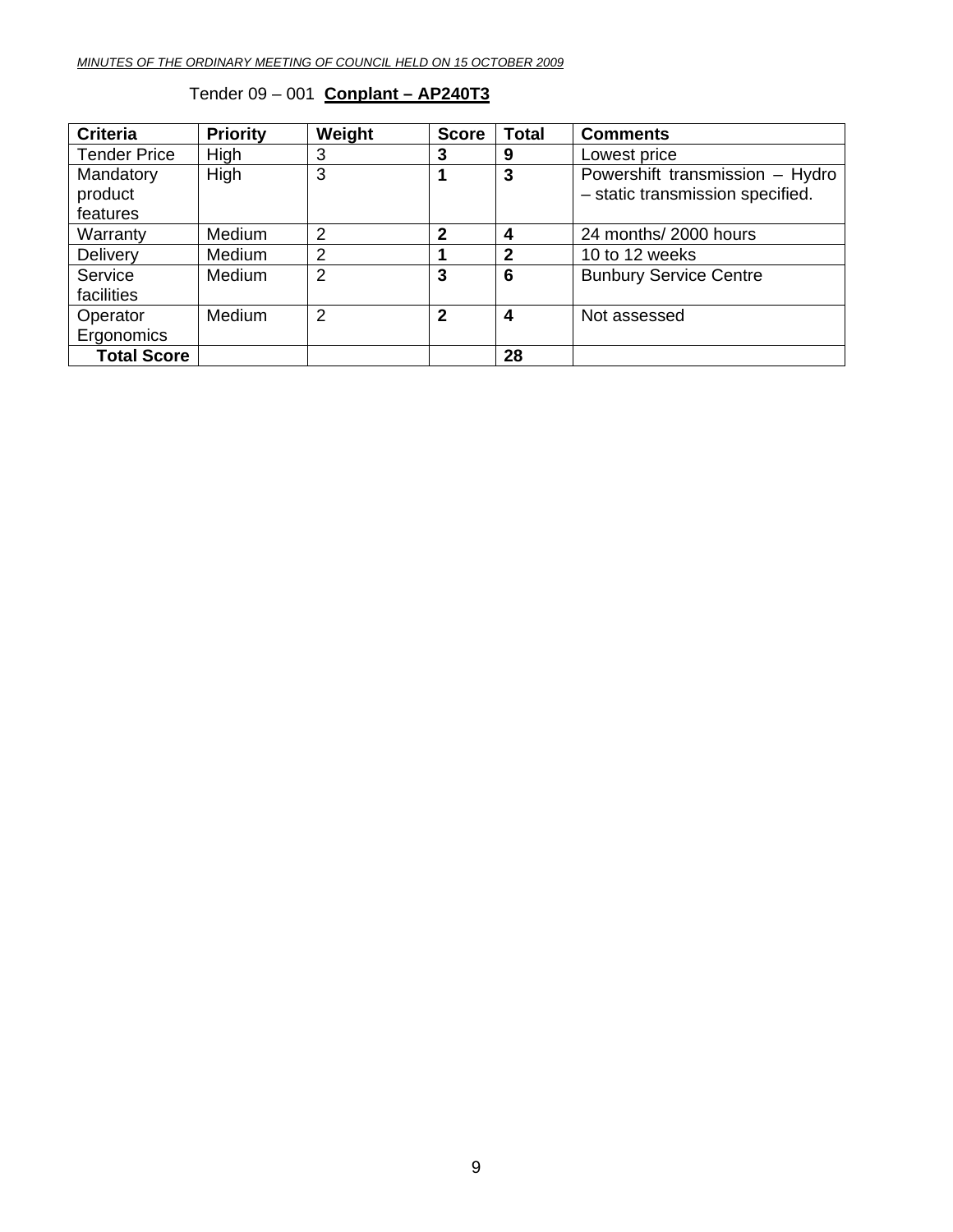| Tender 09 - 001 Dynapac - Dynapac CP224 |
|-----------------------------------------|
|-----------------------------------------|

| <b>Criteria</b>     | <b>Priority</b> | Weight         | <b>Score</b> | <b>Total</b> | <b>Comments</b>             |
|---------------------|-----------------|----------------|--------------|--------------|-----------------------------|
| <b>Tender Price</b> | High            | 3              | 3            | 9            | Within 10% of lowest price  |
| Mandatory           | High            | 3              | 2            | 6            | <b>Meets Specifications</b> |
| product             |                 |                |              |              |                             |
| features            |                 |                |              |              |                             |
| Warranty            | Medium          | $\overline{2}$ | 3            | 6            | 36 months/ 4500 hours       |
| Delivery            | Medium          | $\overline{2}$ |              | $\mathbf{2}$ | 16 - 20 weeks               |
| Service             | <b>Medium</b>   | $\overline{2}$ |              | $\mathbf{2}$ | <b>Perth Service Centre</b> |
| facilities          |                 |                |              |              |                             |
| Operator            | Medium          | $\overline{2}$ | $\mathbf{2}$ | 4            | Not assessed.               |
| Ergonomics          |                 |                |              |              |                             |
| <b>Total Score</b>  |                 |                |              | 29           |                             |

#### Tender 09 – 001 **ERS Equipment – Multipac YL25C**

| <b>Criteria</b>     | <b>Priority</b> | Weight         | <b>Score</b> | <b>Total</b>   | <b>Comments</b>             |
|---------------------|-----------------|----------------|--------------|----------------|-----------------------------|
| <b>Tender Price</b> | High            | 3              | 3            | 9              | Lowest price                |
| Mandatory           | High            | 3              | $\mathbf{2}$ | 6              | <b>Meets Specifications</b> |
| product             |                 |                |              |                |                             |
| features            |                 |                |              |                |                             |
| Warranty            | Medium          | $\overline{2}$ | 3            | 6              | 24 months/3000 hours        |
| Delivery            | Medium          | $\overline{2}$ | 3            | 6              | 4 weeks                     |
| Service             | Medium          | $\overline{2}$ |              | $\overline{2}$ | <b>Perth Service Centre</b> |
| facilities          |                 |                |              |                |                             |
| Operator            | Medium          | $\overline{2}$ |              | $\mathbf{2}$   | Poor Ergonomics             |
| Ergonomics          |                 |                |              |                |                             |
| <b>Total Score</b>  |                 |                |              | 31             |                             |

The recommended tender for the replacement of the Shire's Multi Tyred Roller was **BT Equipment.** All available Multi Tyred Rollers have been assessed by a panel comprising of:-

- Machine operator B Carr
- Works Assistant M Stanton-Halligan
- Shire Mechanic J Fallon

All available machines were assessed under working conditions and the panel was unanimous in their decision to recommend the **Bomag BW25RH** Multi Tyred Roller.

Key factors in the recommendation of the Bomag Multi Tyred Roller were:-

- Duetz water cooled 4 cylinder diesel engine (75kw ).
- Rear drive with Hydrostatic drive train.
- Pneumatic hydraulic controlled, single line braking system.
- Multi disc Park / Emergency brake.
- Engine hood tilts around 70 deg. Providing greater accessibility to engine.
- No greasing required.
- Central drainage for engine oil, hydraulic oil, cooling water and differential.
- Ground level access to motor compartment and radiator systems.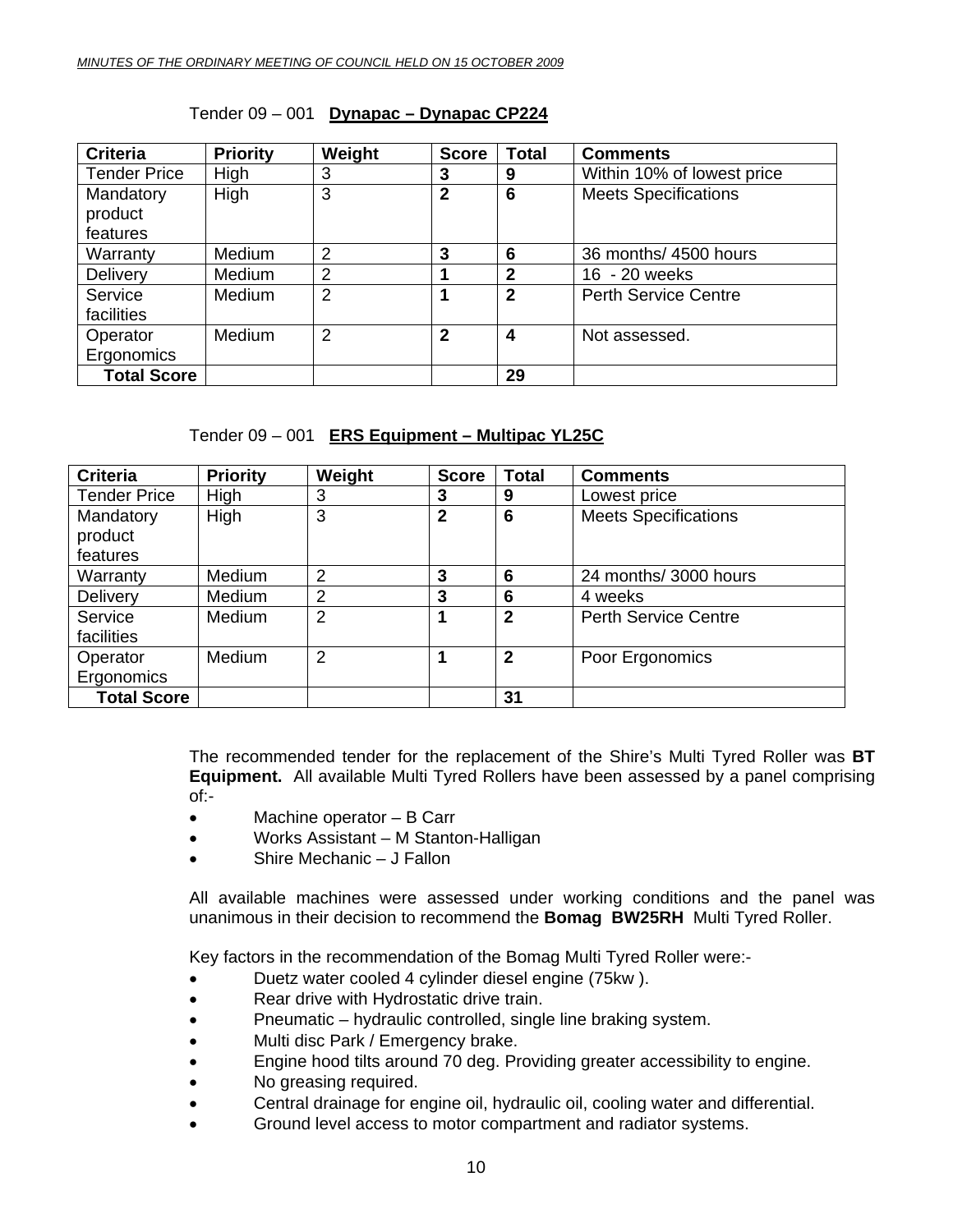- 4 front and 4 rear level compensating wheels with 'air on the run' tyre inflation system.
- Safety brake in case of air pressure system failure.
- 'Stop' button automatically stops all machine functions.

#### **CONSULTATION**

Works Assistant, Shire Mechanic and Plant Operator

#### **STATUTORY ENVIRONMENT**

Local Government Act 1995 – Section 3.57 – Tenders for providing goods and services. Local Government ( Functions and General ) Regulations 1996 – Part 4.

#### **POLICY IMPLICATIONS**

Purchasing Policy F- 03.

#### **FINANCIAL IMPLICATIONS**

Funding is allocated in the 2009/2010 budget ( changeover cost without GST \$130,000). (Plant Replacement Program) The changeover cost without GST of \$148,000 for the Bomag – BW25RH is \$18,000 over budget and it is recommended to source the additional funds from the Plant Reserve.

#### **STRATEGIC IMPLICATIONS**

Complies with the Shire of Boyup Brook 10 Year Plant Replacement Program to maintain and update the Shire's operational items of plant.

#### **VOTING REQUIREMENTS**

Absolute Majority

#### **COUNCIL DECISION & OFFICER RECOMMENDATION – ITEM 7.1.1**

**MOVED: Cr Piper SECONDED: Cr O'Hare SECONDED: Cr O'Hare** 

- **1. That the Tender submitted by BT Equipment for the supply and delivery of a Bomag – BW25RH Multi Tyred Roller and trade-in of the 1994 Multipac VP200 Multi Tyred Roller BU 1114 at the changeover cost including GST of \$162,800 (without GST \$ 148,000), be accepted.**
- **2. That the Council approve the transfer of an additional \$18,000 from the Plant Reserve to the 2009/2010 Plant Replacement Program.**

 **CARRIED BY ABSOLUTE MAJORITY 6/0 Res 208/09**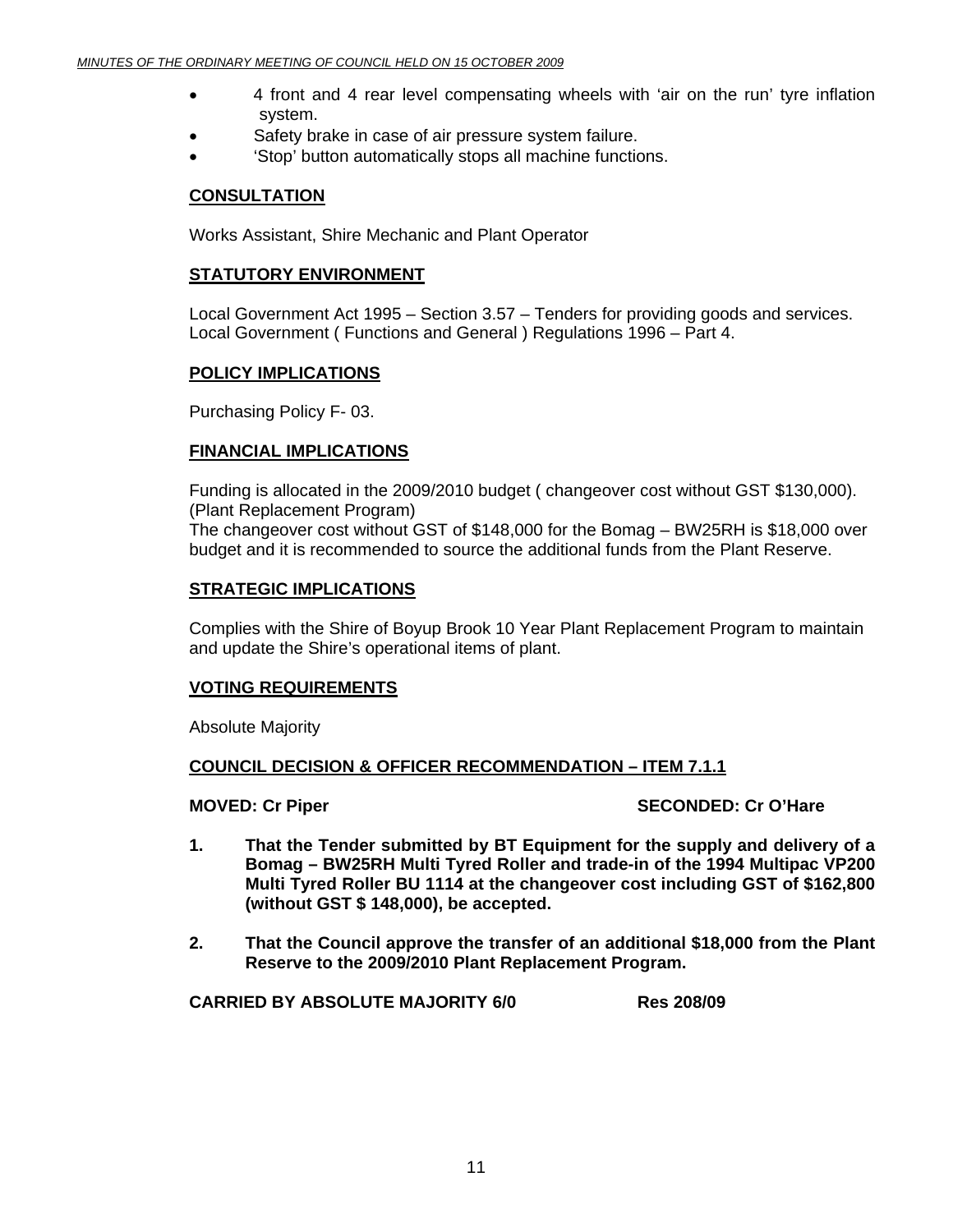#### <span id="page-11-0"></span>**7.2 MANAGER – FINANCE**

#### **7.2.1 Accounts for Payment**

| Location:                       | Not applicable                   |
|---------------------------------|----------------------------------|
| <b>Applicant:</b>               | Not applicable                   |
| <b>File:</b>                    | FM/1/002                         |
| Disclosure of Officer Interest: | <b>None</b>                      |
| Date:                           | 7 October 2009                   |
| Author:                         | Keith Jones – Manager of Finance |
| <b>Authorizing Officer:</b>     | Not applicable                   |
| Attachments:                    | Yes – List of Accounts Paid      |
|                                 |                                  |

#### **SUMMARY**

Report recommends the acceptance and approval of the Schedule of Accounts for Payment.

#### **BACKGROUND**

Invoices have been received during the month of September 2009.

#### **COMMENT**

Accounts are presented for consideration (see appendix 7.2.1) or where paid by direct debit pursuant to the Council's "Authorisation to Make Payments" policy.

#### **CONSULTATION**

Nil

#### **STATUTORY OBLIGATIONS**

Local Government (Financial Management) Regulations Act 1009, Regulation 12; and Regulations 13(3) (a) (b); 13(1); and 13(4).

#### **POLICY IMPLICATIONS**

Accounts are presented for consideration or where paid by direct debit pursuant to the Council's "Authorization to Make Payments" policy.

#### **BUDGET/FINANCIAL IMPLICATIONS**

Account payments are in accordance with the adopted budget for 2009/10 or authorized by separate resolution.

#### **STRATEGIC IMPLICATIONS**

Nil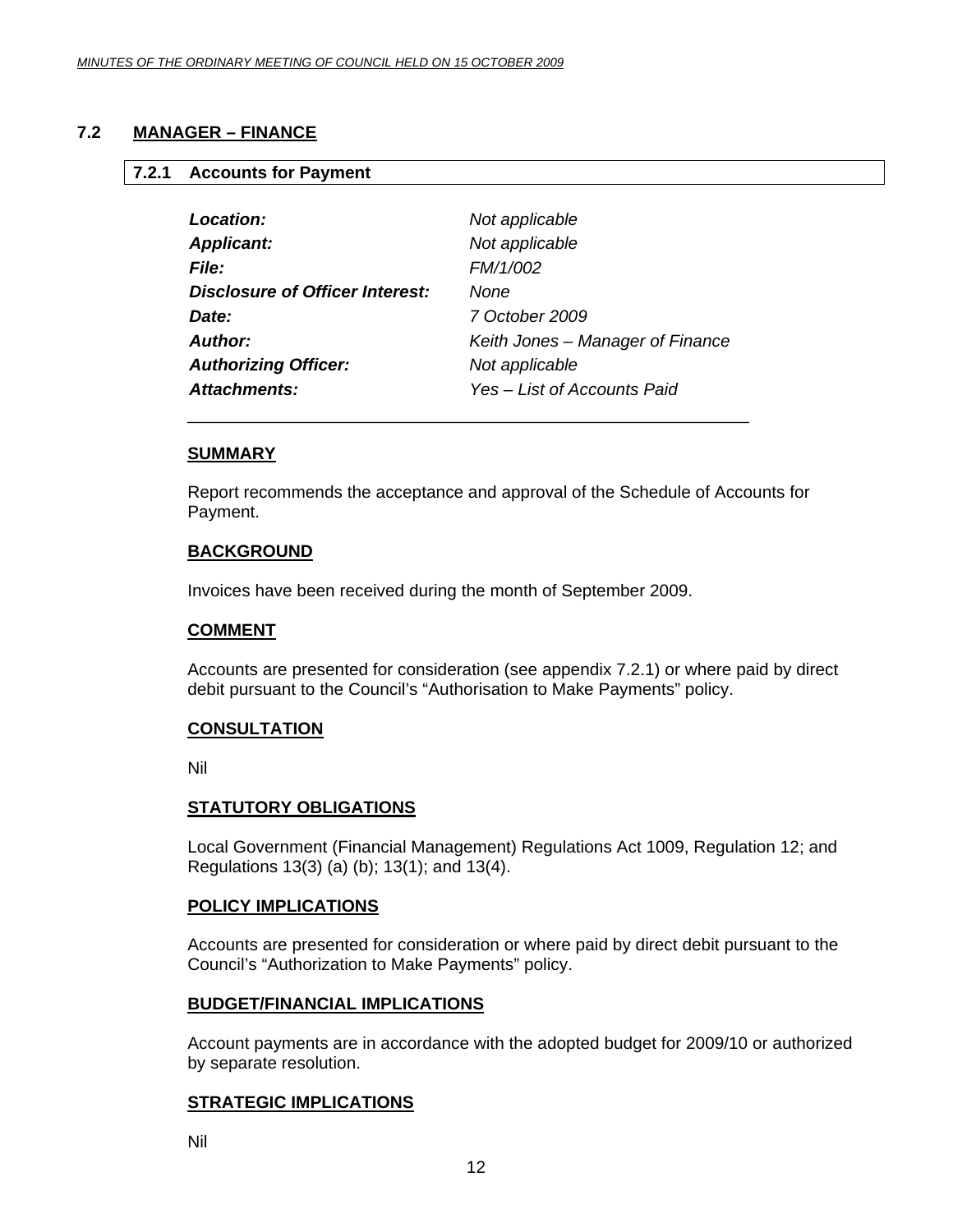#### **VOTING REQUIREMENTS**

Simple Majority

#### **COUNCIL DECISION & OFFICER RECOMMENDATION – ITEM 7.2.1**

**MOVED: Cr Ginnane SECONDED: Cr O'Hare** 

**That the payment of accounts for September 2009 as presented totalling \$502,316.06 and as represented by cheque voucher numbers 17658 – 17708 totalling \$148,821.73, and accounts paid by direct electronic payments through the Municipal Account totalling \$324,349.56 be endorsed.** 

**CARRIED 6/0 Res 209/09**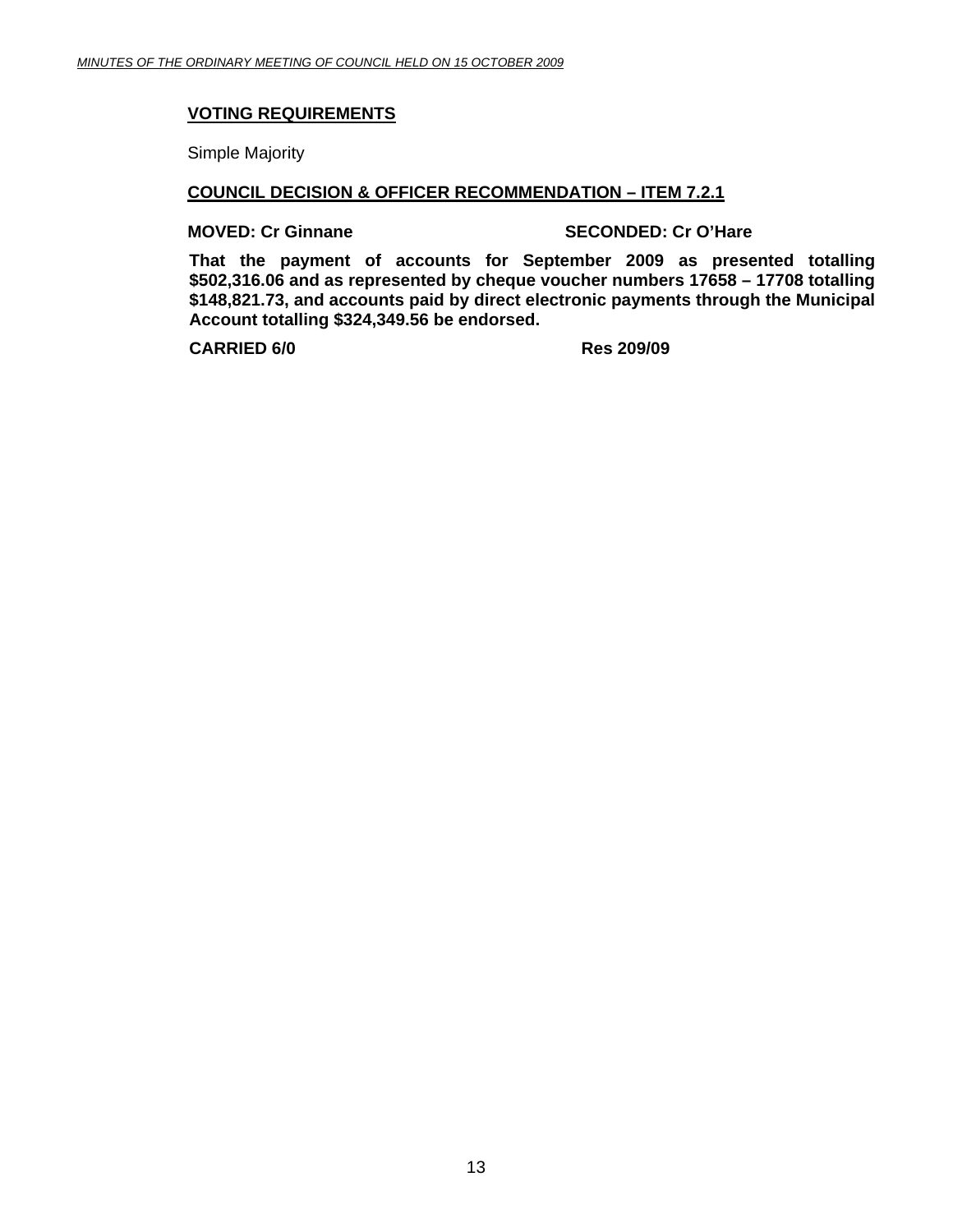#### <span id="page-13-0"></span>**7.2.2 September 2009 Monthly Statements of Financial Activity**

| Not applicable                                                                       |
|--------------------------------------------------------------------------------------|
| Not applicable                                                                       |
| FM/10/003                                                                            |
| None                                                                                 |
| 7 October 2009                                                                       |
| Keith Jones – Manager of Finance<br>Not applicable<br><b>Yes - Financial Reports</b> |
|                                                                                      |

#### **SUMMARY**

Report recommends Council receive the Balance Sheet and Operating Statement for the month ended 30 September 2009 and Investment Schedule for the month ended 31 October 2009.

#### **BACKGROUND**

Section 6.4 of the Local Government Act 1995 places financial reporting obligations on local government operations.

Regulation 34 (1)–(4) of the Local Government (Financial Management) Regulations 1996 requires the local government to prepare a 'Monthly Statement of Financial Activity'.

The regulations also prescribe the content of the report.

The reports are attached – see appendix 7.2.2

#### **COMMENT**

Nil

#### **CONSULTATION**

Nil

#### **STATUTORY OBLIGATIONS**

Local Government (Financial Management) Regulations 1996, s34 (1) (a) Local Government (Financial Management) Regulations 1996, s19 (1) (2) (a) (b) Local Government (Financial Management) Regulations 1996, s34 (2) (a) (b)

#### **POLICY IMPLICATIONS**

Nil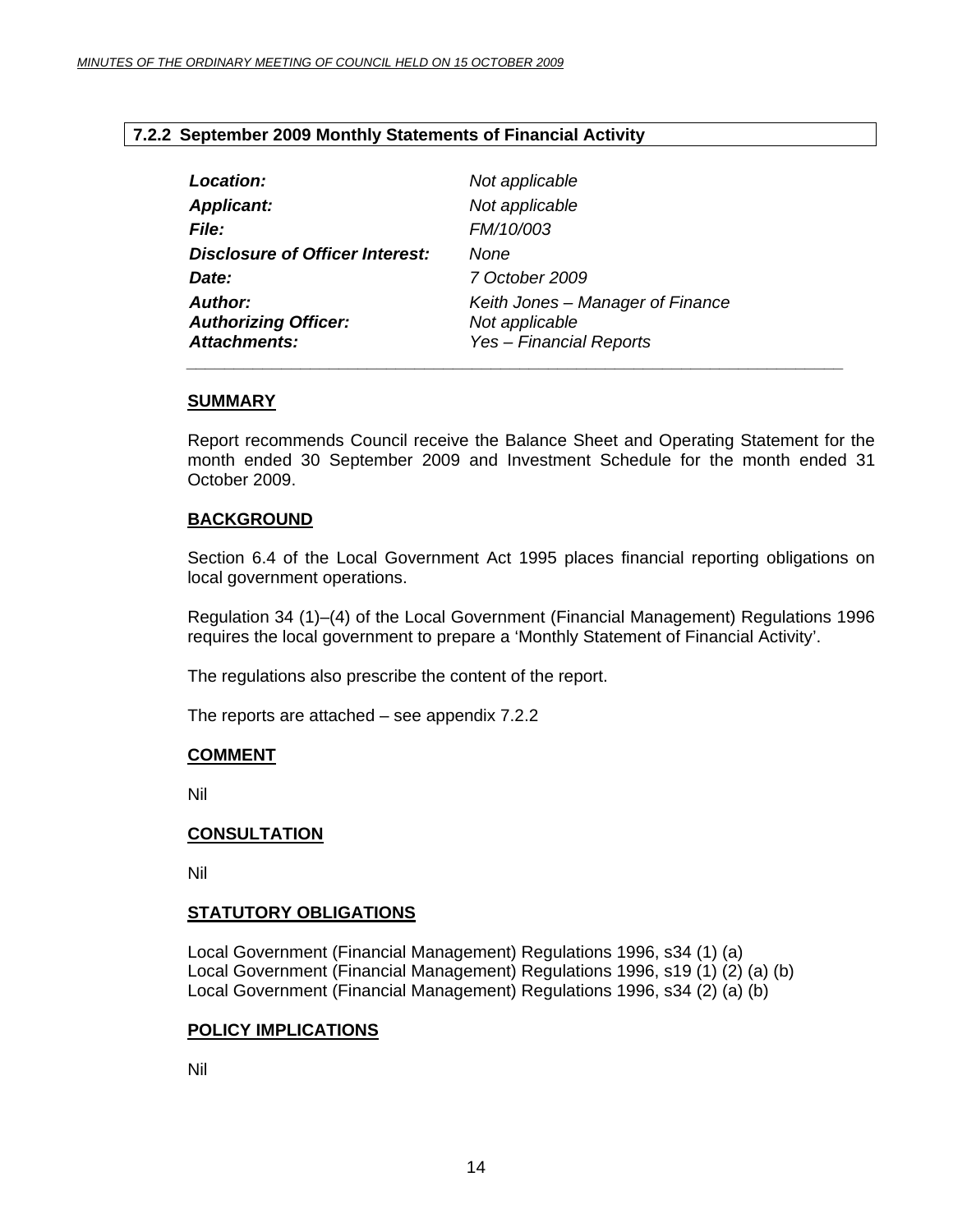#### **BUDGET/FINANCIAL IMPLICATIONS**

Nil

#### **STRATEGIC IMPLICATIONS**

Nil

#### **VOTING REQUIREMENTS**

Simple Majority

#### **COUNCIL DECISION & OFFICER RECOMMENDATION – ITEM 7.2.2**

**MOVED: Cr Ginnane SECONDED: Cr O'Hare** 

**That the September 2009 Monthly Statements of Financial Activity as presented, be received.** 

**CARRIED 6/0 Res 210/09**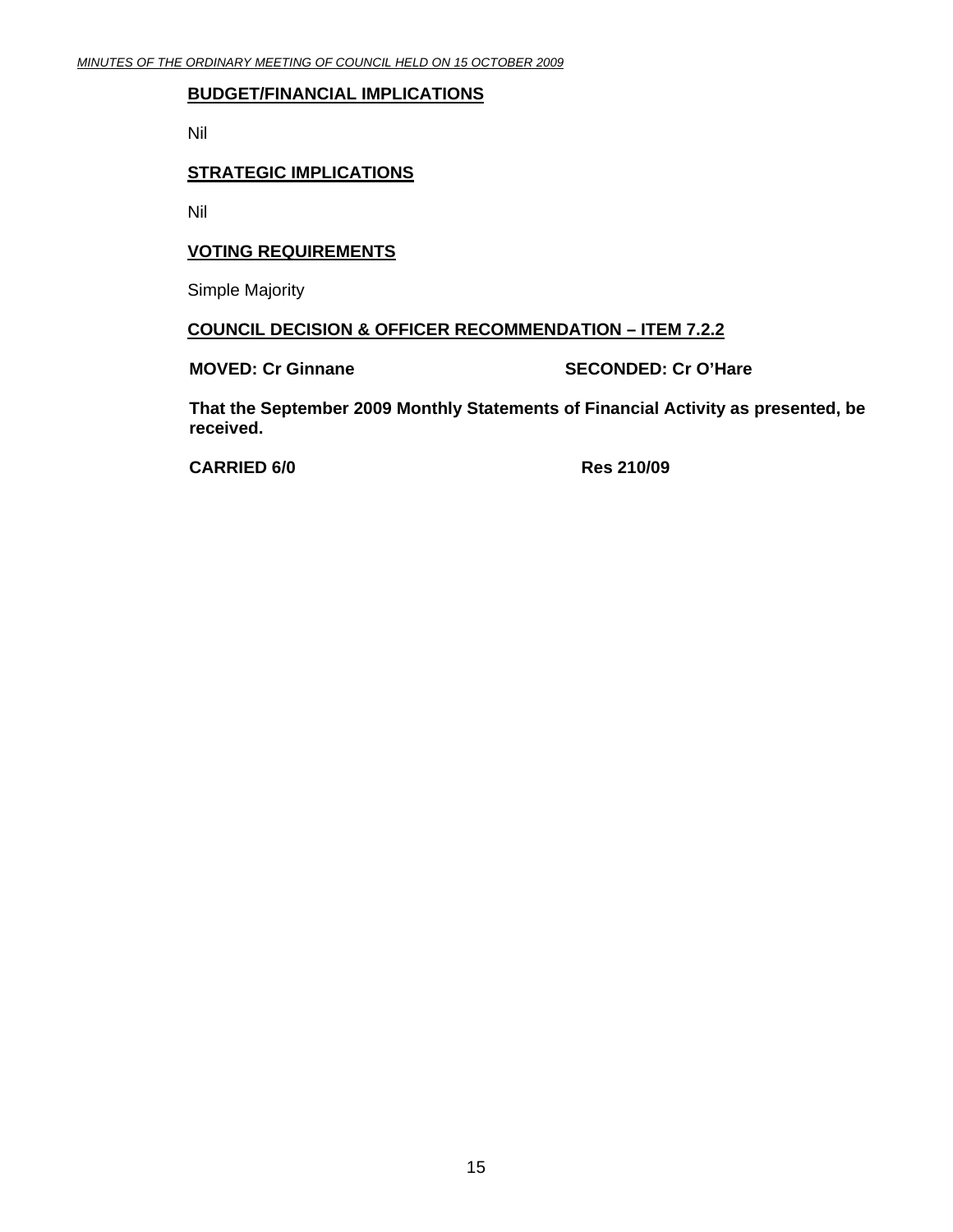#### <span id="page-15-0"></span>**7.2.3 Audit and Management Report for Year Ended 30 June 2009**

\_\_\_\_\_\_\_\_\_\_\_\_\_\_\_\_\_\_\_\_\_\_\_\_\_\_\_\_\_\_\_\_\_\_\_\_\_\_\_\_\_\_\_\_\_\_\_\_\_\_\_\_\_\_\_\_\_\_\_

| Location:                       | Not applicable                   |
|---------------------------------|----------------------------------|
| <b>Applicant:</b>               | Not applicable                   |
| <b>File:</b>                    | FM/9/004                         |
| Disclosure of Officer Interest: | Nil                              |
| Date:                           | $7th$ October 2009               |
| Author:                         | Keith Jones - Manager of Finance |
| <b>Authorizing Officer:</b>     | Not applicable                   |
| <b>Attachments:</b>             | Yes - Audit & Management Reports |

#### **SUMMARY**

Reports to be discussed at a meeting of the Audit and Finance Committee on 15 October 2009.

#### **BACKGROUND**

The Auditors, UHY Haines Norton Chartered Accountants, have performed the annual audit and submitted their reports.

#### **COMMENT**

There are no major concerns this year.

#### **CONSULTATION**

Nil

#### **STATUTORY OBLIGATIONS**

Local Government Act 1995 – Section 7.12A "Duties of Local Government with Respect to Audits"

#### **POLICY IMPLICATIONS**

Nil

#### **BUDGET/FINANCIAL IMPLICATIONS**

Nil

#### **STRATEGIC IMPLICATIONS**

Nil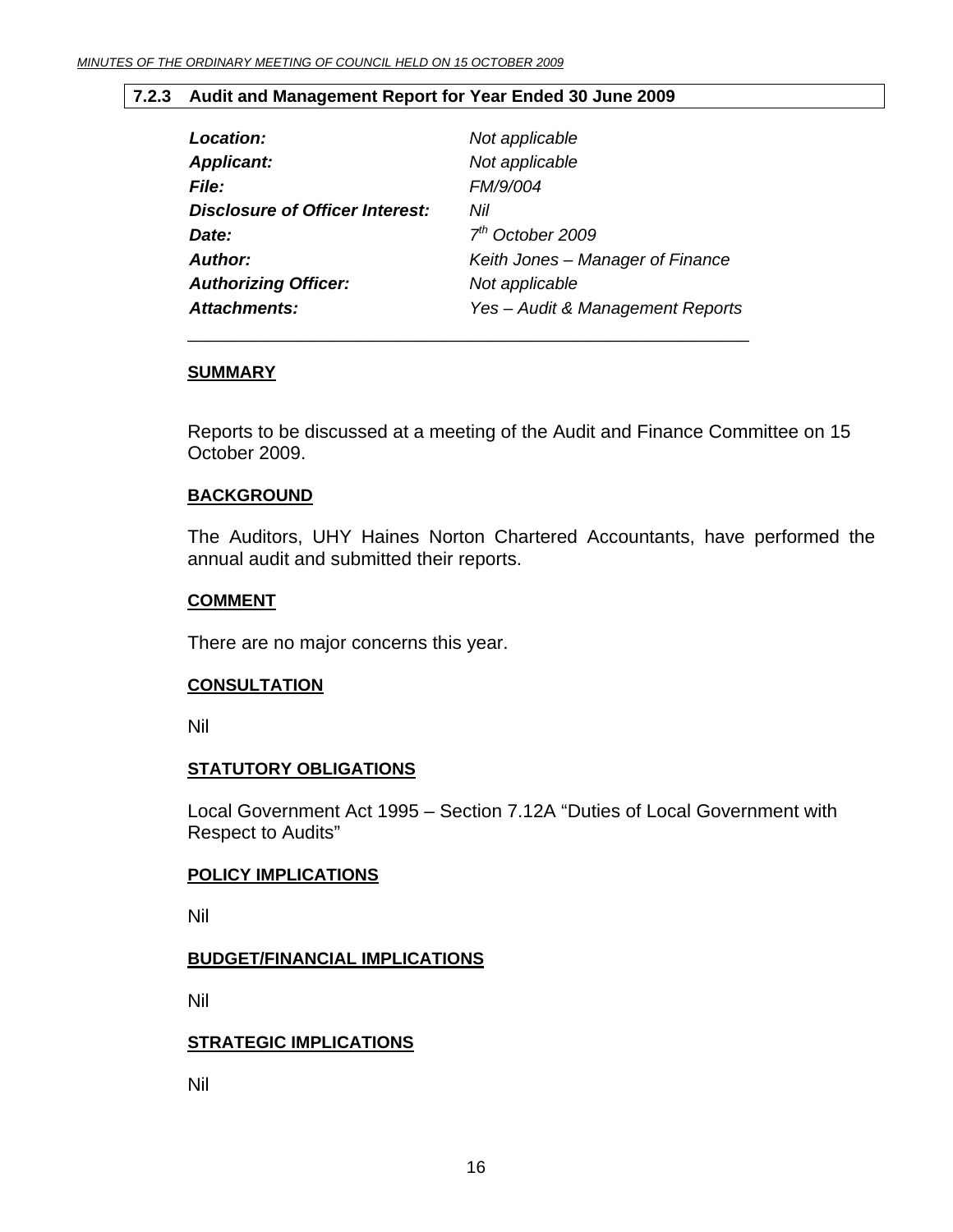#### **VOTING REQUIREMENTS**

Simple Majority

#### **COUNCIL DECISION & OFFICER & COMMITTEE RECOMMENDATION - ITEM 7.2.3**

**MOVED: Cr Marshall SECONDED: Cr Broadhurst** 

**That Council receives the Auditors Report and Management Report for the financial year ended 30 June 2009.** 

**CARRIED 6/0 Res 211/09**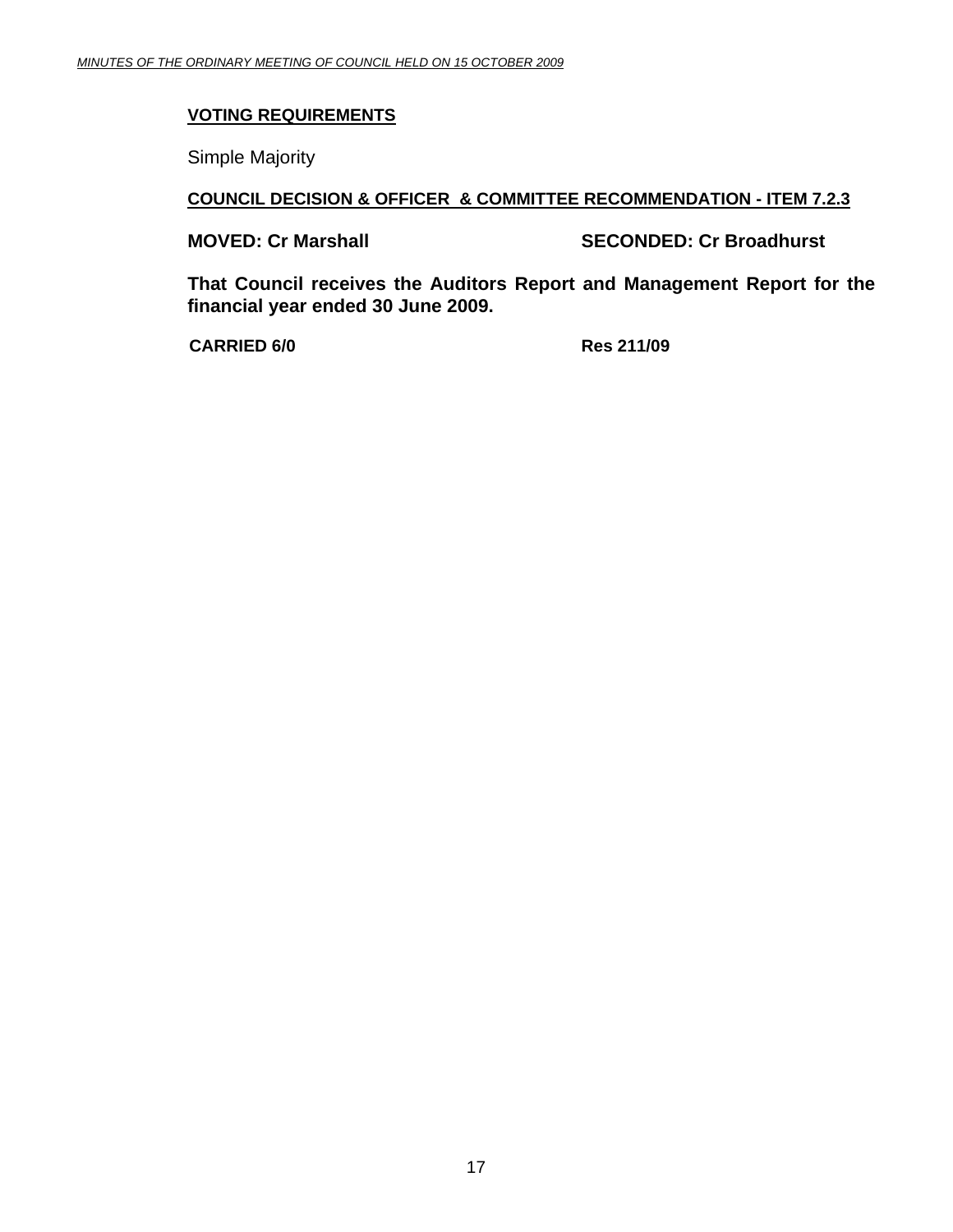#### <span id="page-17-0"></span>**7.3 CHIEF EXECUTIVE OFFICER**

#### **7.3.1 Adoption of Occupational & Health Policy**

| <b>Location:</b>                       | Not applicable                                 |
|----------------------------------------|------------------------------------------------|
| <b>Applicant:</b>                      | Not applicable                                 |
| <b>File:</b>                           | CM/43/001                                      |
| <b>Disclosure of Officer Interest:</b> | Nil                                            |
| Date:                                  | $6th$ September 2009                           |
| Author:                                | Geoff Carberry - Senior Administration Officer |
| <b>Authorizing Officer:</b>            | N/A                                            |
| Attachments:                           | Yes - Occupational Safety & Heath Policy       |
|                                        |                                                |

#### **SUMMARY**

That Council adopt the "Shire of Boyup Brook Occupational Safety and Health Policy" as presented.

#### **BACKGROUND**

It is a requirement of the occupational Safety and health acts and regulations that all employers adopt a workable occupational safety and health policy that reflects the requirements of the mentioned acts and regulations and that this policy shall be regularly reviewed. On 29 November 2009 the then Shire President, Councillors T. Ginnane and then Chief Executive Officer W. Pearce signed a policy deemed suitable at that time.

#### **COMMENT**

As the policy has not been reviewed for some time, the proposed policy has been written to reflect the changes in the requirements of the acts and regulations. As a major focus of workplace, the occupation safety and health policy should be formally recognized and duly published as part of the Shire of Boyup brook's formal documentation (Publish Documents.)

#### **CONSULTATION**

Local Government Insurance Service Risk Officer N. Logan Chief Executive Officer Alan Lamb Occupational Safety & Health Committee

#### **STATUTORY OBLIGATIONS**

Occupational Safety and Health Act 1984 Occupational Safety and Health Regulations 1996 Work Safe Guidelines and Codes of Practice Australian Standards

#### **BUDGET/FINANCIAL IMPLICATIONS**

Failure to comply with the requirements may result in a fine or Compliance order being issued.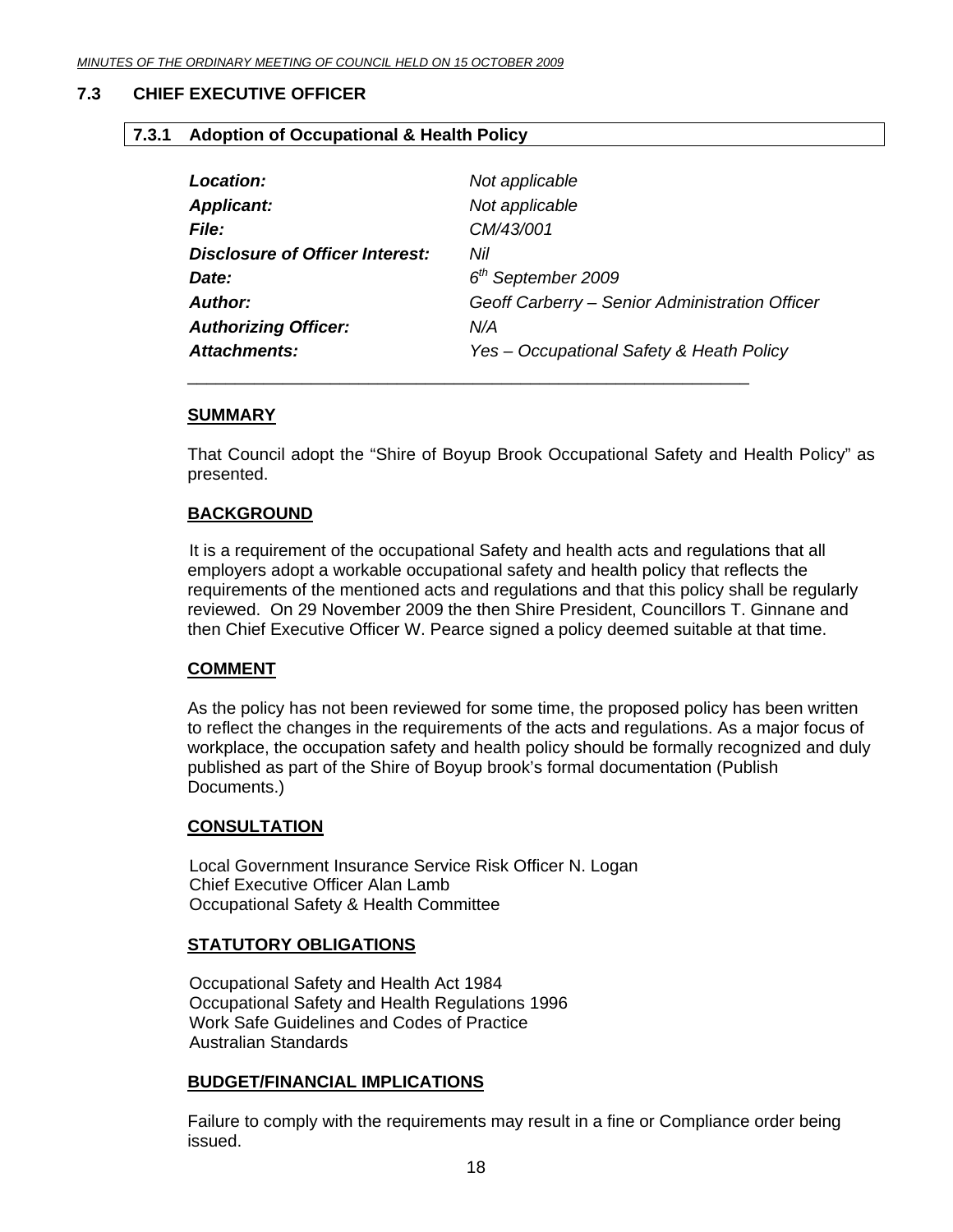#### **STRATEGIC IMPLICATIONS**

Nil

#### **VOTING REQUIREMENTS**

Simple majority

#### **OFFICER RECOMMENDATION– ITEM 7.3.1**

**1) That Council adopts the Occupational Safety and Health Policy as provided, with this policy then being included as in the Published Documents** 

#### **COUNCIL DECISION – ITEM 7.3.1**

**MOVED: Cr Ginnane SECONDED: Cr Piper** 

**1) That Council endorses the Occupational Safety and Health Policy as provided.** 

**CARRIED 6/0 Res 212/09**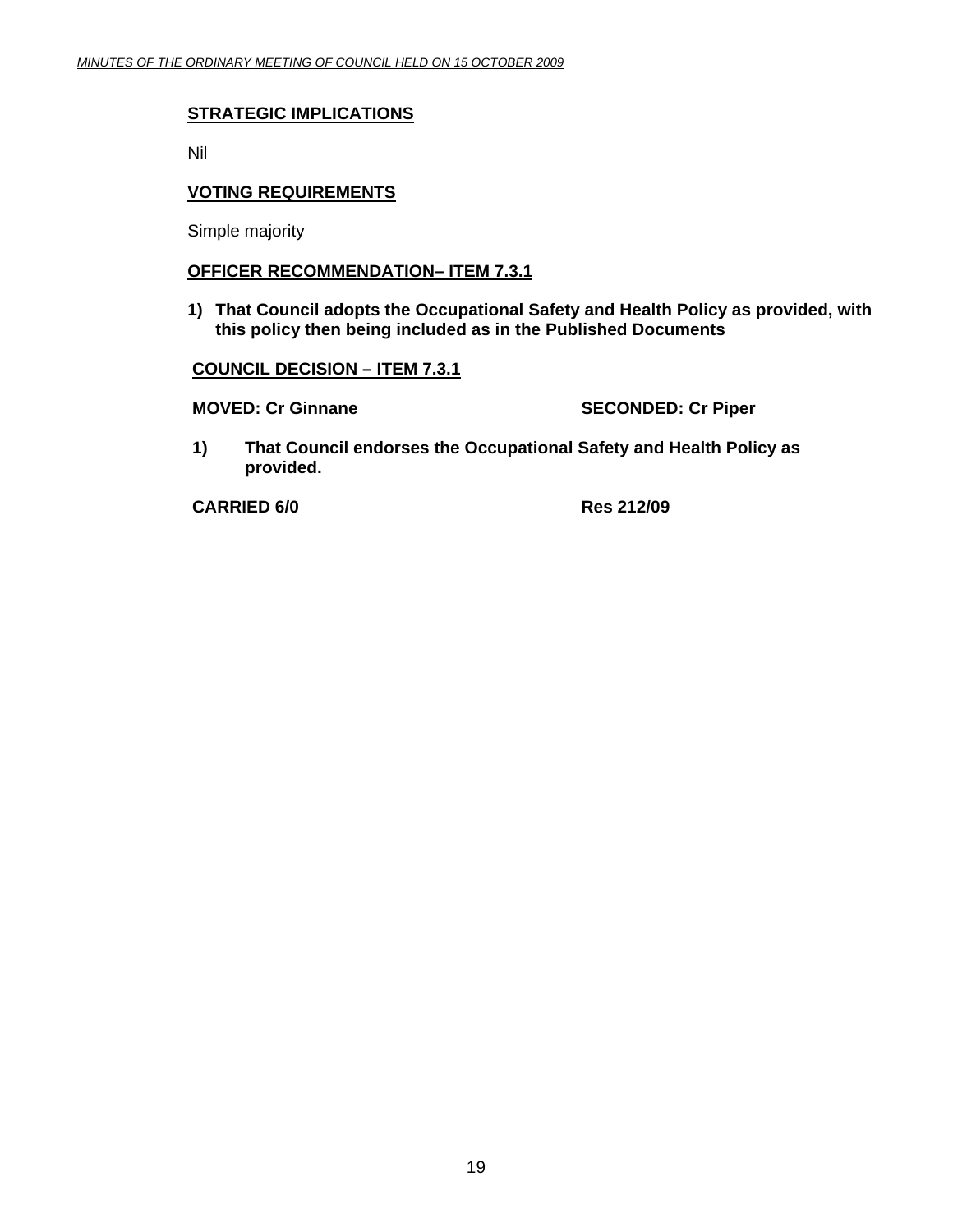#### <span id="page-19-0"></span>**7.3.2 Adoption of Flax Mill Conservation Plan**

| Jackson Street, Boyup Brook                    |
|------------------------------------------------|
| Not applicable                                 |
| FM/25/039                                      |
| NIL                                            |
| 6 October 2009                                 |
| Geoff Carberry – Senior Administration Officer |
| Not applicable                                 |
| Yes - Policy Recommendation Sheet              |
| - Conservation Plan                            |
|                                                |

\_\_\_\_\_\_\_\_\_\_\_\_\_\_\_\_\_\_\_\_\_\_\_\_\_\_\_\_\_\_\_\_\_\_\_\_\_\_\_\_\_\_\_\_\_\_\_\_\_\_\_\_\_\_\_\_\_\_\_

#### **SUMMARY**

That Council adopt the Boyup Brook Flax Mill Conservation plan as presented by Kent Lyon Architect.

#### **BACKGROUND**

In mid 2007 it was decided to apply for grants to provide funding for the preparation of Conservation Plans for the Flax Mill and Town Hall. This innovation was to some degree influenced by the Heritage Council of Western Australia South West Manager, Annette Green.

It was suggested these plans would provide Council with a more informed perspective of the overall condition of these buildings and address the nature of restoration work required to take place to sustain their structural longevity.

 Kent Lyon Architect was subsequently appointed to provide a Conservation Plan for both buildings.

#### **COMMENT**

The Conservation plan for the Town Hall was adopted at the September meeting of the Council, the Conservation plan for the Flax Mill has now been received and is here presented for consideration and adoption.

Regional Heritage Advisor Annette Green has requested a copy and will also provide a report on the plan.

The plan high lights several maintenance issues and also makes several suggestions requiring further reporting by a structural Engineer.

#### **CONSULTATION**

Kent Lyon Architect Annette Green – Regional Heritage Advisor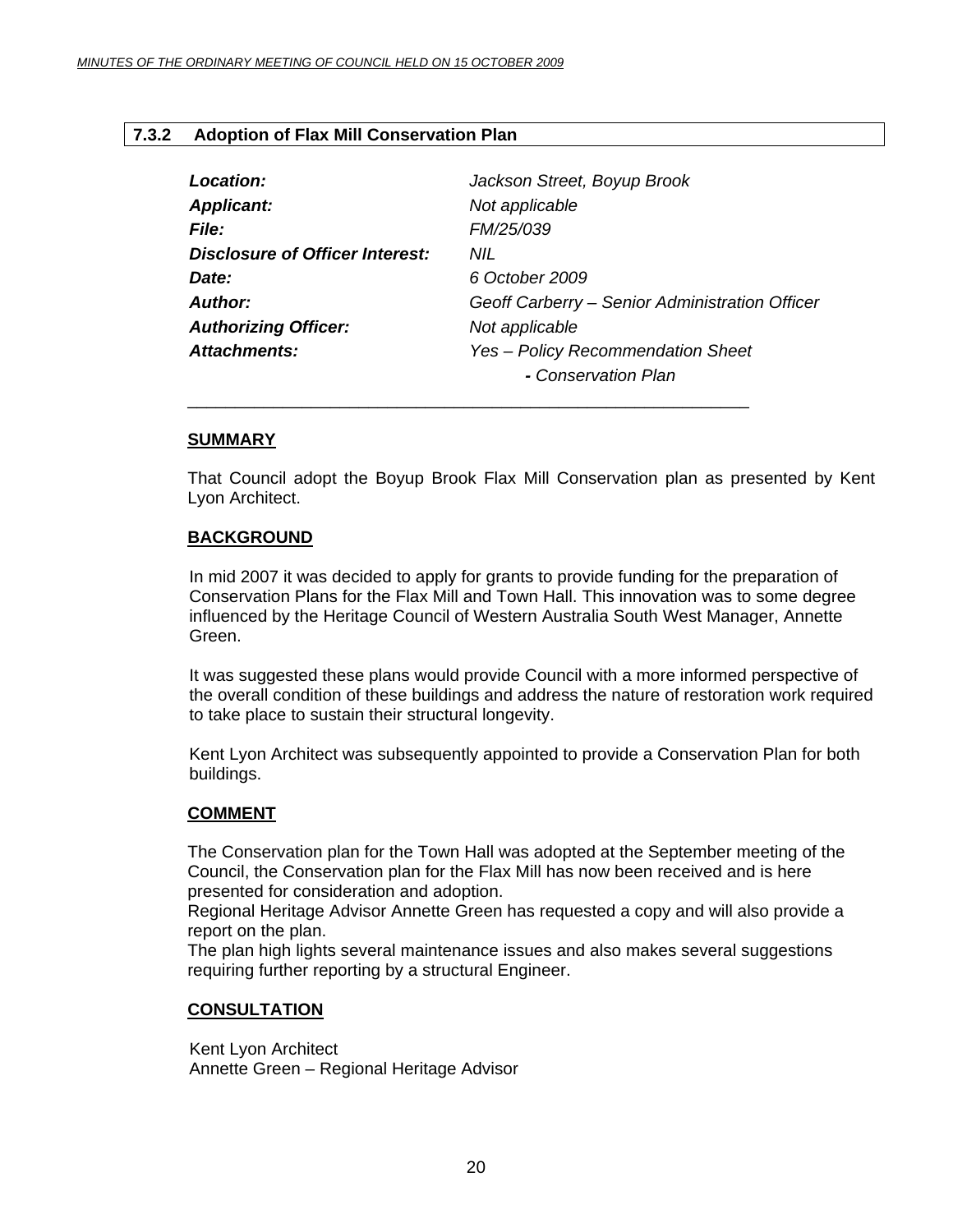#### **STATUTORY OBLIGATIONS**

Local Government Act: 6.10 financial management regulations that may provide for; (c) The management by a local government of its assets, liabilities and revenue

#### **POLICY IMPLICATIONS**

Nil

#### **BUDGET/FINANCIAL IMPLICATIONS**

Further expenditure will be required depending on acceptance of the Conservation Plan and implementing its suggested actions. Day to day maintenance work has been allowed for in the 2009/2010 budget, but major items requiring detailed investigation were delayed pending the production and adoption of this report. The report recommends the commissioning of a structural report by a Structural Engineer which would then require funding..

It is proposed to apply for Lotterywest grants to offset this expenditure.

#### **STRATEGIC IMPLICATIONS**

Nil

#### **VOTING REQUIREMENTS**

Simple Majority

#### **OFFICER RECOMMENDATION – ITEM 7.3.2**

- **1) That Council adopts the Flax Mill Conservation Plan as provided**
- **2) That Council proceed with immediate maintenance recommendations and investigate the cost of major repairs recommended in the report.**
- **3) That Council move to source a grant to cover a Structural Engineers report to an approximate cost of \$7000.**

#### **COUNCIL DECISION – LAY ON THE TABLE - ITEM 7.3.2**

**MOVED: Cr Marshall SECONDED: Cr Piper and SECONDED: Cr Piper** 

**That the Flax Mill Conservation Plan lay on the table.** 

**CARRIED 5/1 Res 213/09**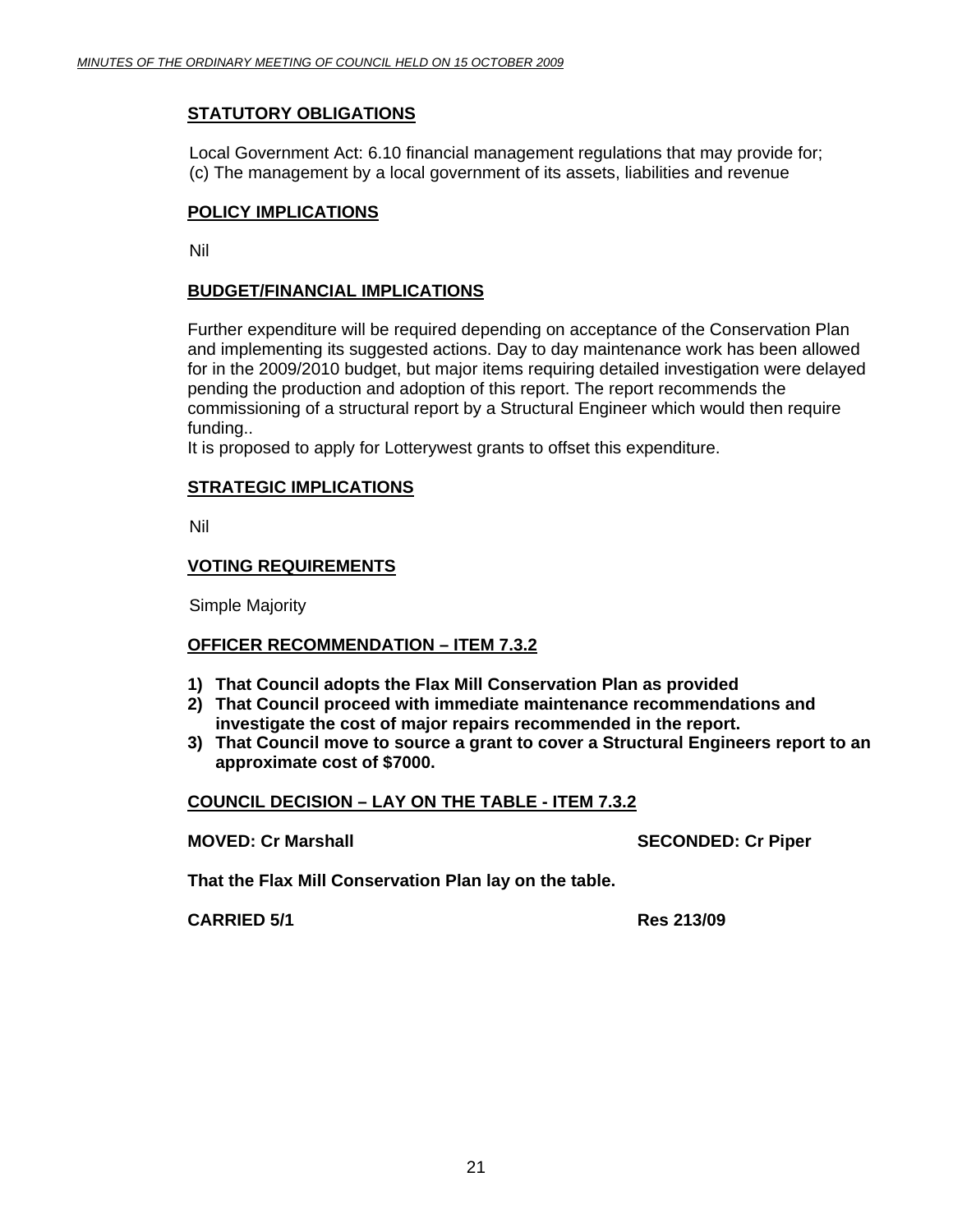#### <span id="page-21-0"></span>**8 COMMITTEE REPORTS**

#### **8.1.1 Minutes of the WA Local Government Association South West Zone**

| Location:                       | N/A                                 |
|---------------------------------|-------------------------------------|
| <b>Applicant:</b>               | N/A                                 |
| <b>File:</b>                    | <i>IM/37/003</i>                    |
| Disclosure of Officer Interest: | Nil                                 |
| Date:                           | $6th$ October 2009                  |
| <b>Author:</b>                  | Alan Lamb - Chief Executive Officer |
| <b>Authorizing Officer:</b>     | <b>Not Applicable</b>               |
| <b>Attachments:</b>             | Yes - Minutes                       |

 *\_\_\_\_\_\_\_\_\_\_\_\_\_\_\_\_\_\_\_\_\_\_\_\_\_\_\_\_\_\_\_\_\_\_\_\_\_\_\_\_\_\_\_\_\_\_\_\_\_\_\_\_\_\_\_\_\_\_\_\_\_\_\_\_\_\_\_\_\_\_\_\_* 

#### **BACKGROUND:**

A meeting of the WA Local Government Association South West Zone was held on 25<sup>th</sup> September 2009.

Minutes of the meeting are laid on the table and circulated (*refer to appendix 8.1.2)*

#### **COUNCIL DECISION & OFFICER RECOMMENDATION – ITEM 8.1.2**

#### **MOVED: Cr Ginnane SECONDED: Cr Piper**

**That the minutes of the WA Local Government Association South West Zone be held on 25th September 2009 be received.** 

**CARRIED 6/0 Res 214/09** 

#### **8.1.2 Minutes of the Boyup Brook Tourism Association**

| N/A                                 |
|-------------------------------------|
| N/A                                 |
| <i>IM/37/009</i>                    |
| Nil                                 |
| $5th$ October 2009                  |
| Alan Lamb - Chief Executive Officer |
| <b>Not Applicable</b>               |
| Yes - Minutes                       |
|                                     |

 *\_\_\_\_\_\_\_\_\_\_\_\_\_\_\_\_\_\_\_\_\_\_\_\_\_\_\_\_\_\_\_\_\_\_\_\_\_\_\_\_\_\_\_\_\_\_\_\_\_\_\_\_\_\_\_\_\_\_\_\_\_\_\_\_\_\_\_\_\_\_\_\_* 

#### **BACKGROUND:**

A meeting of the Boyup Brook Tourism Association was held on  $12<sup>th</sup>$  May,  $9<sup>th</sup>$  June,  $28<sup>th</sup>$ July and 11<sup>th</sup> August 2009.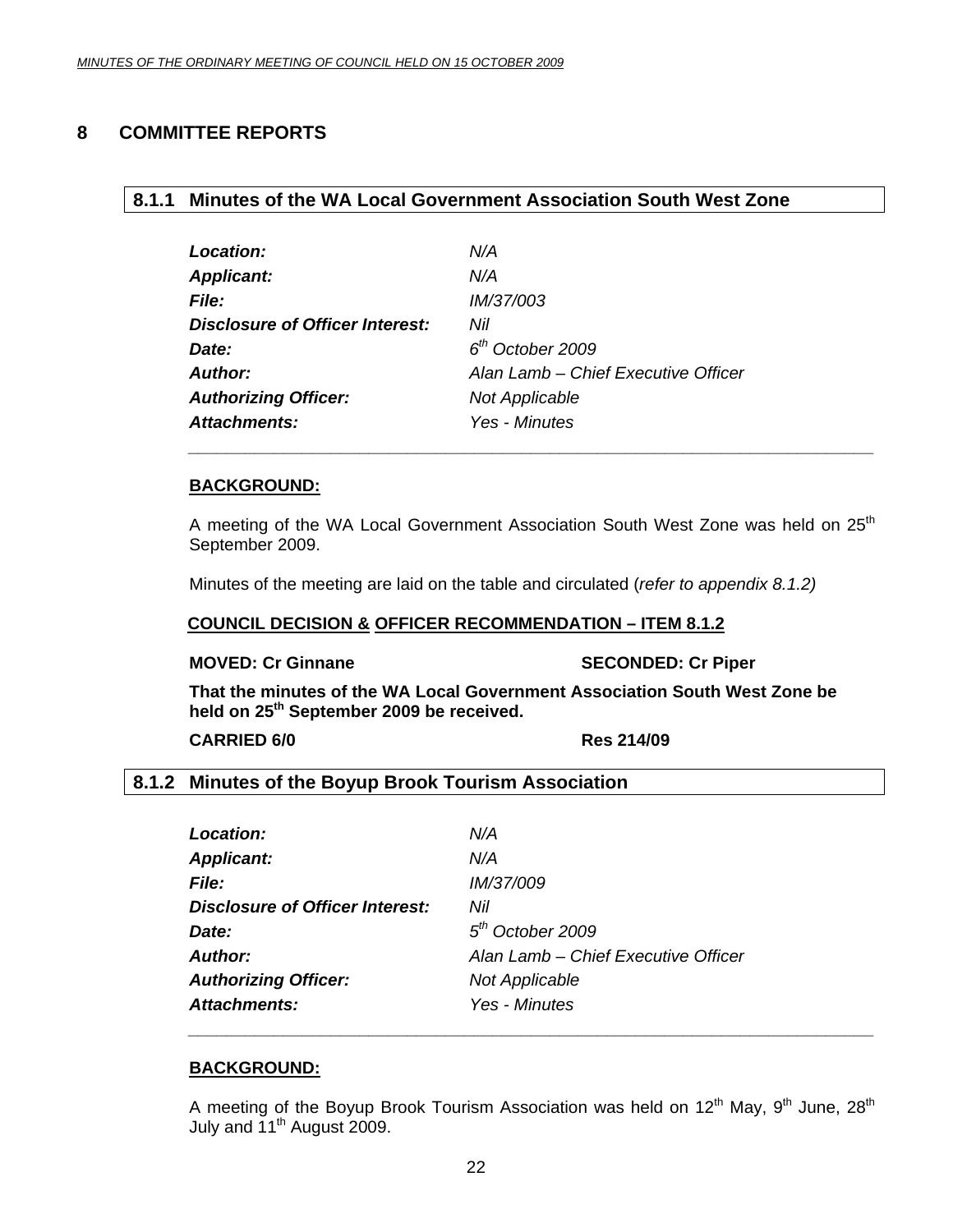<span id="page-22-0"></span>Minutes of the meeting are laid on the table and circulated (*refer to appendix 8.1.3)*

#### **COUNCIL DECISION & OFFICER RECOMMENDATION – ITEM 8.1.2**

#### **MOVED: Cr Broadhurst SECONDED: Cr Piper and SECONDED: Cr Piper**

That the minutes of the Boyup Brook Tourism Association be held on 12<sup>th</sup> May, 9<sup>th</sup> **June, 28th July and 11th August 2009 be received.** 

**CARRIED 6/0 Res 215/09** 

#### **8.1.3 Minutes of the Boyup Brook Shire Council Structural Reform Committee**

| <b>Location:</b>                       | N/A                                 |
|----------------------------------------|-------------------------------------|
| <b>Applicant:</b>                      | N/A                                 |
| <i>File:</i>                           | N/A                                 |
| <b>Disclosure of Officer Interest:</b> | Nil                                 |
| Date:                                  | 6 <sup>th</sup> October 2009        |
| <b>Author:</b>                         | Alan Lamb – Chief Executive Officer |
| <b>Authorizing Officer:</b>            | <b>Not Applicable</b>               |
| <b>Attachments:</b>                    | Yes - Minutes                       |

 *\_\_\_\_\_\_\_\_\_\_\_\_\_\_\_\_\_\_\_\_\_\_\_\_\_\_\_\_\_\_\_\_\_\_\_\_\_\_\_\_\_\_\_\_\_\_\_\_\_\_\_\_\_\_\_\_\_\_\_\_\_\_\_\_\_\_\_\_\_\_\_\_* 

#### **BACKGROUND:**

A meeting of the Boyup Brook Shire Council Structural Reform Committee was held on 29<sup>th</sup> September 2009.

Minutes of the meeting are laid on the table and circulated (*refer to appendix 8.1.3)*

#### **COUNCIL DECISION & OFFICER RECOMMENDATION – ITEM 8.1.3**

**MOVED: Cr Ginnane SECONDED: Cr O'Hare** SECONDED: Cr O'Hare

**That the minutes of the Boyup Brook Shire Council Structural Reform Committee meeting be received.** 

**CARRIED 6/0 Res 216/09** 

### **9 MOTIONS OF WHICH PREVIOUS NOTICE HAS BEEN GIVEN**

#### **9.1.1 Replacement of the 'Visitors' Chairs in Council Chambers**

Cr Broadhurst lodged the following notice of motion:

#### **Notice of motion 9/2009**

**That the replacement of the 'visitors' chairs in Council Chambers be placed on the items for budgetary consideration in the 2009/2010 Budget.**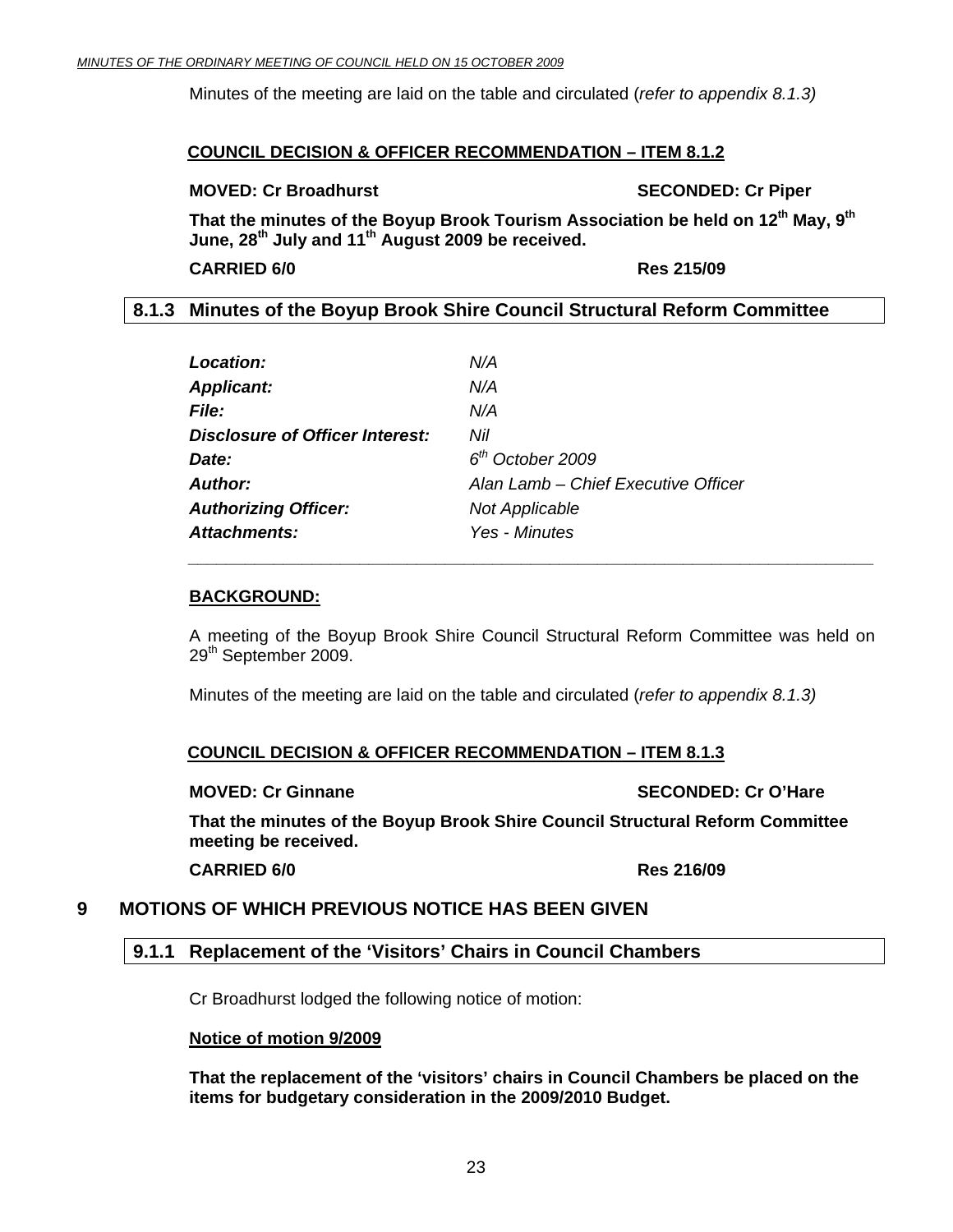#### **Councillors Comment**

The chairs in current use are

- <span id="page-23-0"></span>1. a safety issue for those who have difficulty standing from a low position. (the greater majority of persons who use them are in an older age group and many are no longer nimble)
- 2. heavy and cumbersome to move around.
- 3. very wide and therefore poor use of available space.
- 4. too low for visitors to see all Councillors at the table and therefore intimidating in an inappropriate way in today's social climate.
- 5. of a colour that does not enhance the appearance of the room.
- 6. in good condition so eminently suitable for sale.

#### **COUNCIL DECISION – ITEM 9.1.1**

**MOVED: Cr Broadhurst SECONDED: Cr Downing** 

**That the replacement of the 'visitors' chairs in Council Chambers be placed on the items for budgetary consideration in the 2010/2011 Budget.** 

**Councillors Comment** 

**The chairs in current use are** 

- **1. a safety issue for those who have difficulty standing from a low position. (the greater majority of persons who use them are in an older age group and many are no longer nimble)**
- **2. heavy and cumbersome to move around.**
- **3. very wide and therefore poor use of available space.**
- **4. too low for visitors to see all Councillors at the table and therefore intimidating in an inappropriate way in today's social climate.**
- **5. of a colour that does not enhance the appearance of the room.**
- **6. in good condition so eminently suitable for sale.**

#### **CARRIED 6/0 Res 217/09**

#### **9.1.2 Policy for the Naming of Public Facilities & Buildings**

Cr Broadhurst lodged the following notice of motion:

#### **Notice of motion 10/2009**

**MOVED: Cr Broadhurst SECONDED: Cr Piper and SECONDED: Cr Piper** 

**That a policy for the naming of public facilities and buildings be developed as soon as possible.** 

**OR** 

**That the Policy for the Naming of Roads be extended to incorporate the naming of public buildings and facilities with appropriate alterations.** 

#### **Councillor Comment**

1. An enquiry into naming the hockey grounds at the Boyup Brook Ward meeting earlier in the year revealed a lack of direction to Council in its policies to respond effectively.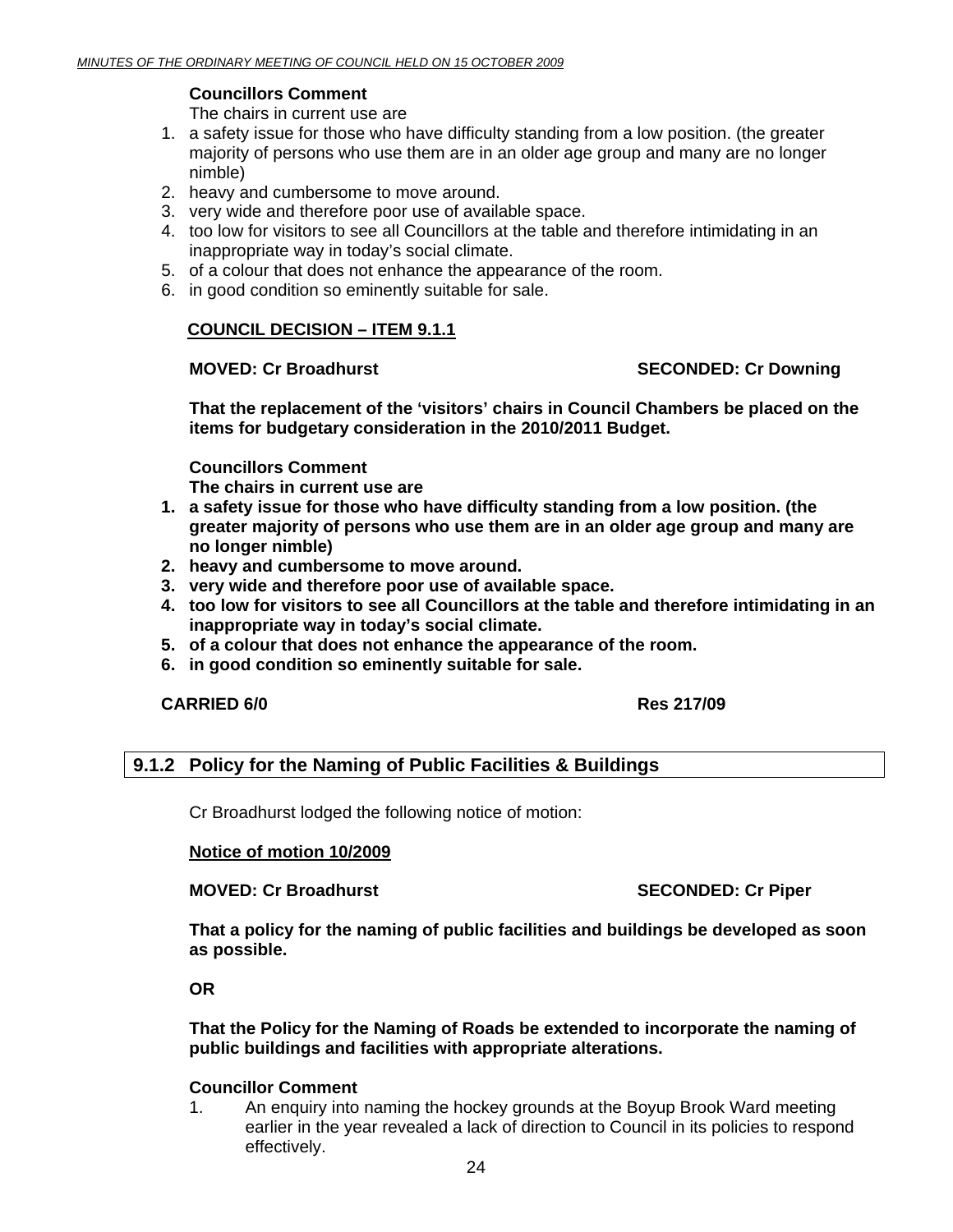<span id="page-24-0"></span>2. It could be advantageous to have our own policy in place before consideration may need to be given to consolidating matters between Regional partners in the event of amalgamations.

#### **AMENDMENT – ITEM 9.1.2**

**MOVED: Cr Ginnane SECONDED: Cr Piper** 

**That a policy for the naming of public facilities and buildings be developed.** 

**CARRIED 6/0 Res 218/09** 

 **The amendment became the motion and the President put the motion.** 

 **CARRIED 4/2 Res 219/09** 

**10.1 Rylington Park - options** 

#### **10 URGENT BUSINESS – BY APPROVAL OF THE PRESIDENT OR A MAJORITY OF COUNCILLORS PRESENT**

#### **Impartiality Interest**

Cr Marshall and Cr Piper declared an impartiality interest in item 10.1 due to being members of the Future of Boyup Brook Advisory Committee.

| Not applicable   |
|------------------|
| Not applicable   |
| LS/62/009        |
| None             |
| 14 October, 2009 |
| Alan Lamb        |
| Not applicable   |
| Nil              |
|                  |

\_\_\_\_\_\_\_\_\_\_\_\_\_\_\_\_\_\_\_\_\_\_\_\_\_\_\_\_\_\_\_\_\_\_\_\_\_\_\_\_\_\_\_\_\_\_\_\_\_\_\_\_\_\_\_\_\_\_\_

#### **SUMMARY**

The purpose of this report is to put before Council the notion of disposing of the property known as Rylington Park with either the property or funds from the sale of the property going to a community based organisation.

#### **BACKGROUND**

 With the growing threat of forced amalgamations of Councils Council may wish to look at how it may best apply the significant asset it has in Rylington Park to ensure it continues as a benefit to the Boyup Brook Community.

Council owns the farming property free hold and there are no known restrictions on the title. The farm was gifted to the Shire some years ago by a local property owner.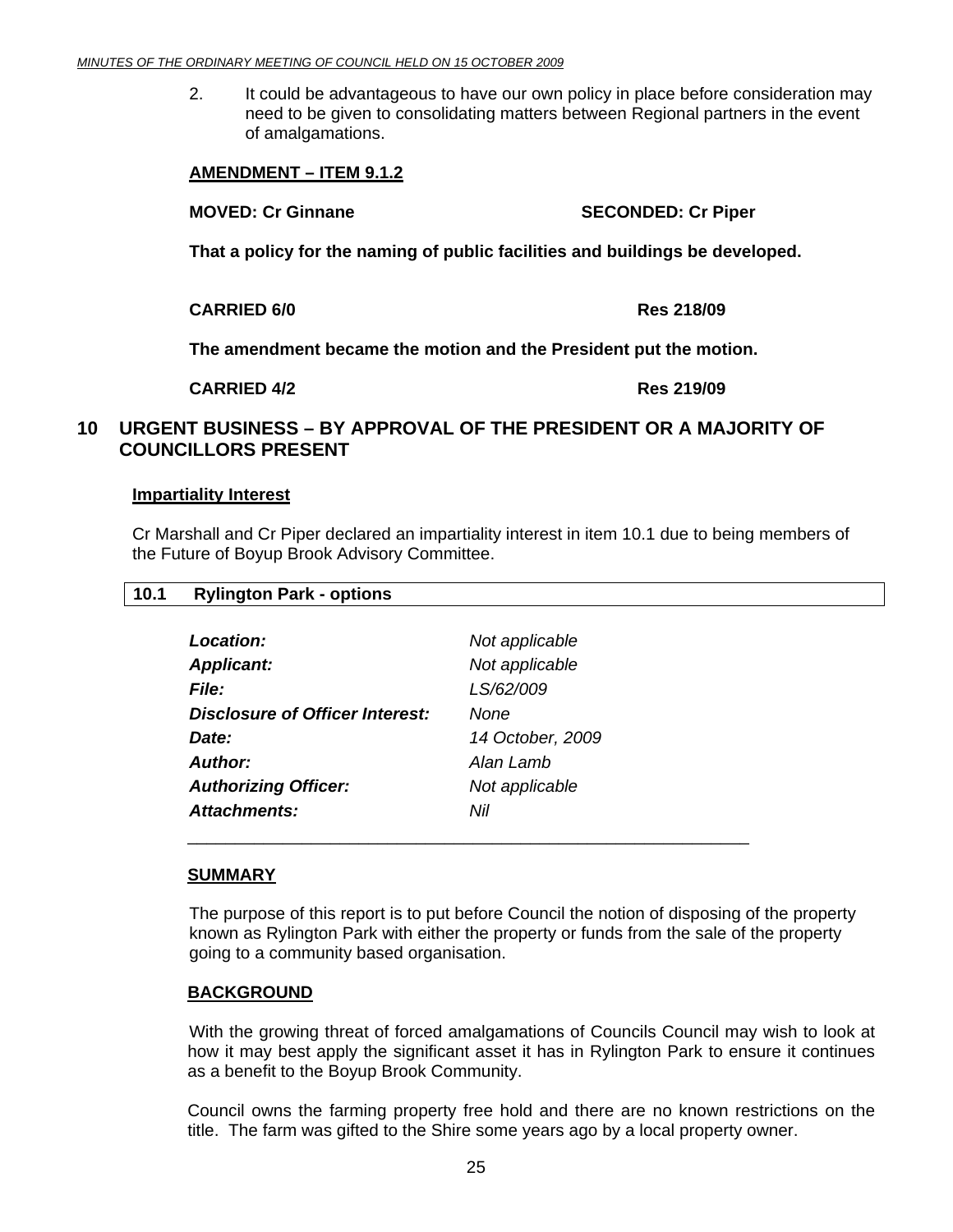The property is leased to the Rylington Park Management Committee, the lease commenced 15 March 1999 and will end 14 March 2020. The annual rental is \$1.00.

Councillors will be aware that a company looking at developing an industry in the district has expressed an interest in purchasing or leasing Rylington Park. Also that Future Boyup Brook has been noted as a potential recipient of the proceeds of the sale because this would ensure that income from the sale proceeds are kept for local use.

The Shire President met with the Management Committee Tuesday 13 October and the Committee was not adverse to the title being transferred to a locally controlled trust and co-operative to ensure that the Boyup Brook community retained the asset.

#### **COMMENT**

 It is noted that the apparent common aim of keeping the asset that Rylington Park represents for the Boyup Brook community may be achieved by transferring the property title to a locally controlled group or selling it and transferring the funds to such a group so that the recommendation is that options be investigated.

#### **CONSULTATION**

The author has spoken with the Shire President

#### **STATUTORY OBLIGATIONS**

Nil at this time.

#### **POLICY IMPLICATIONS**

Nil at this time.

#### **BUDGET/FINANCIAL IMPLICATIONS**

The recommended investigation will entail seeking legal advice, no cost estimates have been obtained however it is envisaged that costs will be in the order of \$2,000. There is a \$2,000 provision in the budget for legal expenses and whilst there is no provision for this specific project, the current provision could be applied.

#### **STRATEGIC IMPLICATIONS**

Nil.

#### **SUSTAINABILITY IMPLICATIONS**

¾ **Environmental** 

There are no known significant environmental issues.

#### ¾ **Economic**

There are no known significant economic issues.

#### ¾ **Socia**l

There are no known significant social issues.